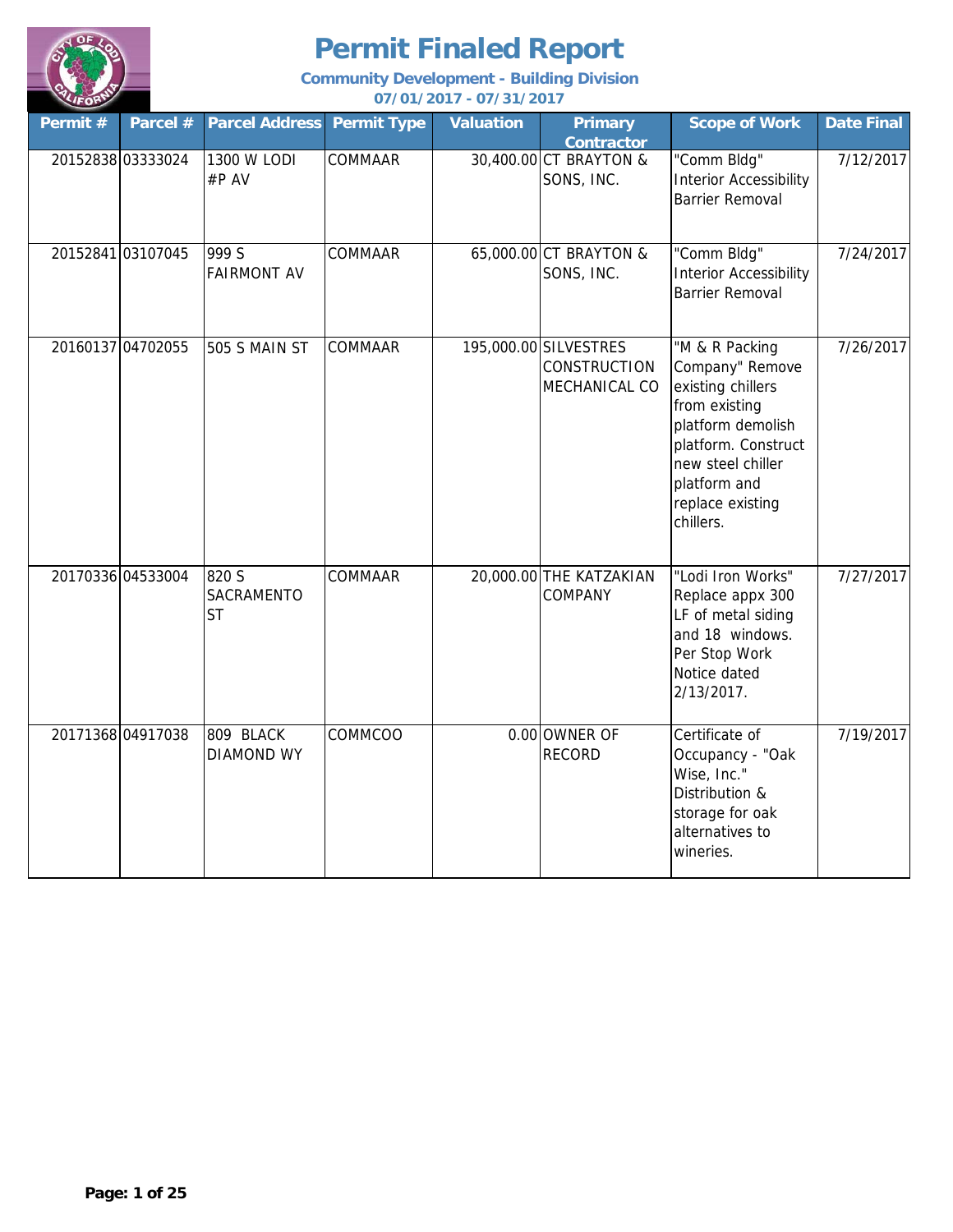

| Permit # | Parcel #          | <b>Parcel Address</b>         | <b>Permit Type</b> | <b>Valuation</b> | <b>Primary</b><br><b>Contractor</b> | <b>Scope of Work</b>                                                                                                                                                                                                                                                                                                                                                                                      | <b>Date Final</b> |
|----------|-------------------|-------------------------------|--------------------|------------------|-------------------------------------|-----------------------------------------------------------------------------------------------------------------------------------------------------------------------------------------------------------------------------------------------------------------------------------------------------------------------------------------------------------------------------------------------------------|-------------------|
|          | 20170164 06004013 | 514 W<br><b>KETTLEMAN LN</b>  | <b>COMMTI</b>      | 180,000.00 CIRKS | <b>CONSTRUCTION</b><br>INC.         | Suite A - New<br>construction for<br><b>Starbucks Coffee</b><br>with an existing<br>shell lease space.<br>Construction<br>includes interior<br>non-bearing<br>partition walls,<br>restrooms,<br>beverage<br>preparation<br>equipment,<br>casework floor,<br>wall, ceiling<br>finishes, elect,<br>mech, plumbing,<br>int/ext furnitures.                                                                   | 7/5/2017          |
|          | 20162266 06004013 | 514 W<br><b>KETTLEMAN LN</b>  | <b>COMMTI</b>      |                  | 435,000.00 HILBERS INC              | Shell renovation of<br>existing wood<br>frame building for<br>similar use by two<br>similar future<br>tenants, New 2-<br>hour rated<br>demising wall. New<br>HVAC & water<br>submetering, new<br>split electrical<br>service, new<br>exterior finishes on<br>existing structure to<br>remain. 1,475 sf of<br>stucco to be<br>repaired & re-<br>sealed. Site work<br>for disabled access.<br>NO OCCUPANCY. | 7/5/2017          |
|          | 20171142 03104028 | 1949 W<br><b>KETTLEMAN LN</b> | <b>COMMTI</b>      | 12,500.00 TOKAY  | DEVELOPMENT,<br>INC.                | Suite 100 - Tenant<br>Improvement -<br>"C&H Financial<br>Services, Inc." -<br>Removing 5 curtain<br>walls, adding 2<br>walls, relocating<br>existing doors,<br>relocating existing<br>outlets & switches,<br>creating a half wall<br>in the reception<br>area.                                                                                                                                            | 7/13/2017         |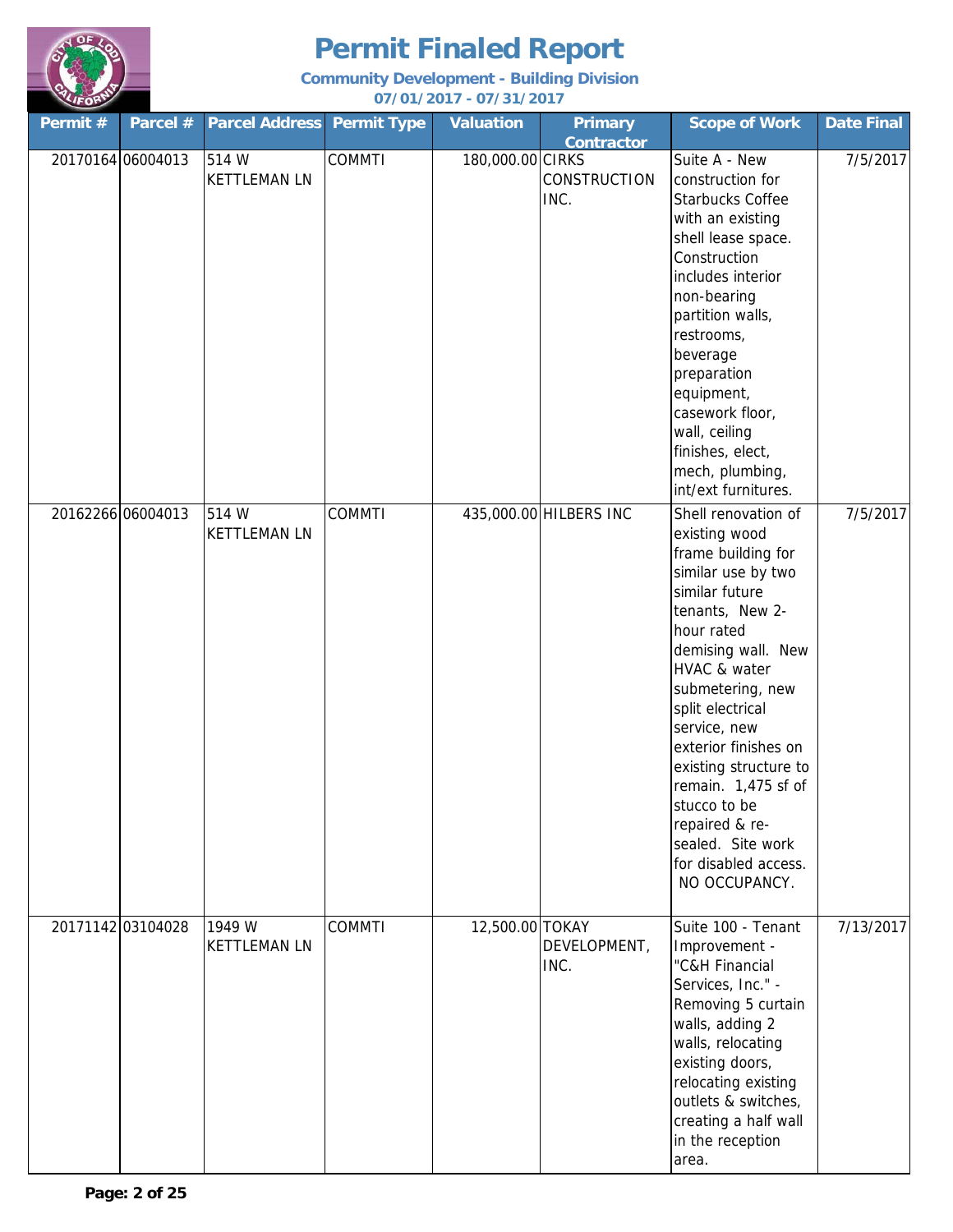

| Permit #          | Parcel #          | <b>Parcel Address Permit Type</b>    |                 | <b>Valuation</b>      | <b>Primary</b>                             | <b>Scope of Work</b>                                                                                                                                                                                                                                                                                                                                                  | <b>Date Final</b> |
|-------------------|-------------------|--------------------------------------|-----------------|-----------------------|--------------------------------------------|-----------------------------------------------------------------------------------------------------------------------------------------------------------------------------------------------------------------------------------------------------------------------------------------------------------------------------------------------------------------------|-------------------|
|                   | 20160257 04931033 | 840 S CLUFF AV                       | <b>COMMTI</b>   | 2,250,000.00 SW ALLEN | <b>Contractor</b><br>CONSTRUCTION,<br>INC. | Tenant<br>Improvement - Lodi<br><b>Unified School</b><br>District - Remodel<br>existing warehouse<br>& convert to food<br>service operation<br>center. Included in<br>scope is HVAC,<br>plumbing, electrical<br>& food service<br>equipment.<br>Upgrade main<br>panel to 1200 amp.<br>Also included -<br>related ADA site<br>work & food service<br>business offices. | 7/14/2017         |
| 20163407 06004013 |                   | 514 W<br><b>KETTLEMAN LN</b>         | <b>COMMTI</b>   | 95,000.00 LENZI       | <b>INCORPORATED</b>                        | Suite B - Tenant<br>Improvement of<br>shell space for "Mr.<br>Pickles Sandwiches"<br>- new walls,<br>flooring & ceiling<br>finishes, connection<br>of new HVAC<br>ductwork to (e)<br>heater supply &<br>waste lines.                                                                                                                                                  | 7/17/2017         |
|                   | 20171261 03327024 | 525 S<br><b>FAIRMONT STE</b><br>D AV | <b>COMMTI</b>   | 27,686.00 OLSON       | CONSTRUCTION,<br>INC.                      | Suite D - Tenant<br>Improvement for<br>Robert J.<br>Quashnick, DDS -<br>Electrical &<br>plumbing to<br>facilitate dental<br>equipment.                                                                                                                                                                                                                                | 7/20/2017         |
|                   | 20170774 02903069 | 2000 W<br><b>TURNER RD</b>           | <b>DEMOLISH</b> | 10,000.00 TODD'S      | SPECIALIZED<br>RIGGING LLC                 | "General Mills"<br>Unbolt & remove<br>equipment - no<br>structural work.                                                                                                                                                                                                                                                                                              | 7/18/2017         |
| 20171536 04116511 |                   | 312 N SCHOOL<br><b>ST</b>            | <b>DEMOLISH</b> |                       | 1,000.00 OWNER OF<br><b>RECORD</b>         | @316 N. School<br>Street - Remove<br>sheet rock in entire<br>house due to fire<br>damage                                                                                                                                                                                                                                                                              | 7/31/2017         |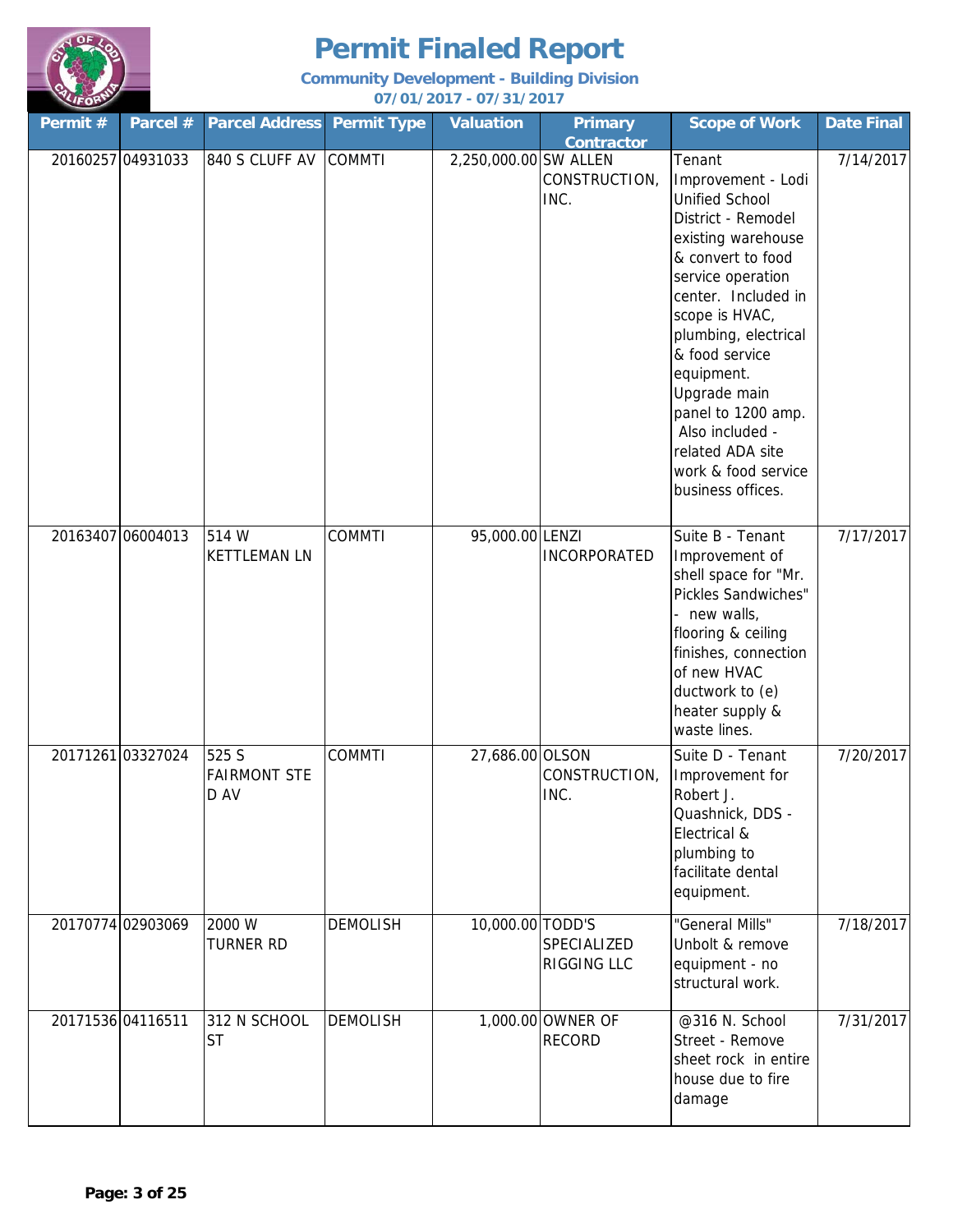

| Permit # | Parcel #          | <b>Parcel Address</b>      | <b>Permit Type</b> | <b>Valuation</b> | <b>Primary</b><br><b>Contractor</b>                        | <b>Scope of Work</b>                                                                                                                           | <b>Date Final</b> |
|----------|-------------------|----------------------------|--------------------|------------------|------------------------------------------------------------|------------------------------------------------------------------------------------------------------------------------------------------------|-------------------|
|          | 20151547 04716325 | 715 S CENTRAL<br>AV        | <b>ELECSERV</b>    |                  | 4,100.00 WELL DONE<br><b>ELECTRIC</b>                      | Gravity Church -<br>Replace & relocate<br>existing 200 amp<br>panel with 400 amp<br>panel                                                      | 7/28/2017         |
|          | 20171253 02943022 | 95<br>APPLEWOOD DR         | <b>EQUIP</b>       |                  | 14,895.00 TOKAY HEATING<br><b>AND AIR</b><br>CONDITIONING  | Replace existing<br><b>HVAC</b> system<br>outside on the<br>ground                                                                             | 7/3/2017          |
|          | 20171439 05858005 | 2549 CANAL DR EQUIP        |                    |                  | 5,000.00 BONNEY<br>PLUMBING, INC                           | Replace existing<br>water conditioner<br>with a new Halo 5<br>system in garage.<br>Backflush to be<br>plumbed directly to<br>house sewer line. | 7/3/2017          |
|          | 20171278 02929006 | 424 BLACK<br><b>OAK WY</b> | <b>EQUIP</b>       |                  | 7,700.00 TOKAY HEATING<br><b>AND AIR</b><br>CONDITIONING   | Replace existing<br>HVAC package unit<br>on roof                                                                                               | 7/5/2017          |
|          | 20171008 03708004 | 1025 W OAK ST              | <b>EQUIP</b>       |                  | 1,000.00 MICHAEL A DOS<br><b>REIS</b>                      | Run appx 51 LF of<br>new gas line for<br>gas lamp.                                                                                             | 7/5/2017          |
|          | 20171240 04720012 | 519 S<br>WASHINGTON<br>ST  | <b>EQUIP</b>       |                  | 1,000.00 PHIL AND PAUL'S<br>PLUMBING                       | Replace gas riser<br>and new stub out<br>from building.<br>Replace existing 1"<br>gas line from back<br>house to meter at<br>front house.      | 7/6/2017          |
|          | 20171330 04515020 | 1324 S<br>PLEASANT AV      | <b>EQUIP</b>       |                  | 3,000.00 BELL BROTHER'S<br><b>HEATING AND</b><br>AIR INC.  | Replace Water<br>Heater. Like for like                                                                                                         | 7/6/2017          |
|          | 20171457 03112009 | 920 PARK ST                | <b>EQUIP</b>       |                  | 5,631.00 ARS dba Beutler<br>Air Conditioning<br>& Plumbing | Replace main sewer<br>line from house to<br>city clean out appx<br>30LF                                                                        | 7/6/2017          |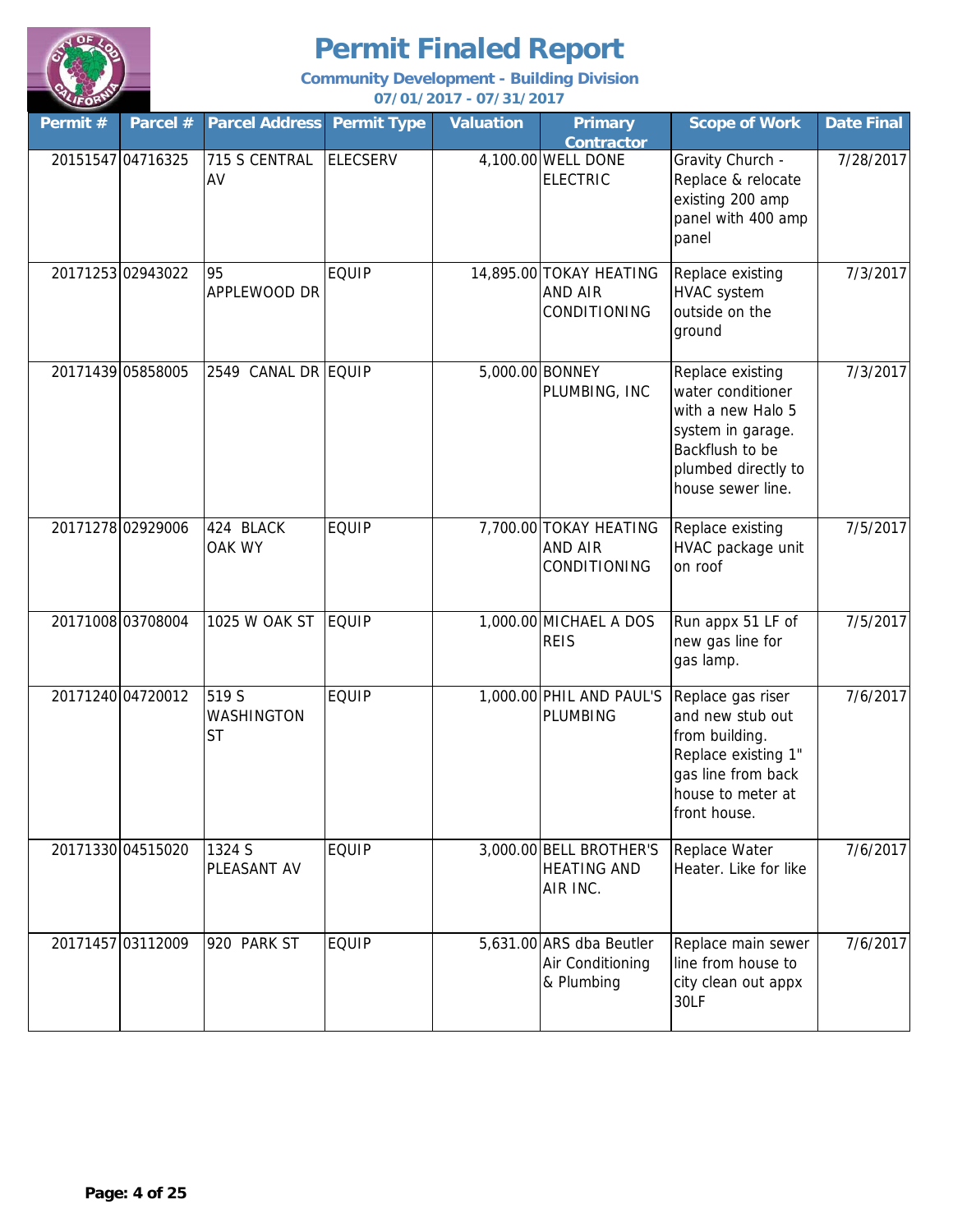

| Permit # | Parcel #          | <b>Parcel Address</b>                 | <b>Permit Type</b> | <b>Valuation</b> | <b>Primary</b><br><b>Contractor</b>                                                      | <b>Scope of Work</b>                                                                                                            | <b>Date Final</b> |
|----------|-------------------|---------------------------------------|--------------------|------------------|------------------------------------------------------------------------------------------|---------------------------------------------------------------------------------------------------------------------------------|-------------------|
|          | 20152422 03107032 | 1334 S HAM LN                         | <b>EQUIP</b>       |                  | 6,000.00 J N C H C<br>Construction                                                       | "DeltaRehab<br>Center" Replace<br>Water Heater.Same<br>size same location.<br>located in utility<br>room at back of<br>building | 7/6/2017          |
|          | 20171467 05852015 | 2524 POPPY DR EQUIP                   |                    |                  | 1,367.00 Essential<br>Plumbing                                                           | Replace water<br>heater in garage.                                                                                              | 7/10/2017         |
|          | 20171351 02733015 | 2440 ST<br><b>MORITZ DR</b>           | <b>EQUIP</b>       | 10,350.00 BAKERS | <b>HEATING &amp; AIR</b>                                                                 | HVAC change out<br>condensor on<br>ground evap coil in<br>attic                                                                 | 7/10/2017         |
|          | 20171307 06239010 | 409<br><b>ALMOND</b><br><b>DR</b>     | <b>EQUIP</b>       | 8,100.00 BAKERS  | <b>HEATING &amp; AIR</b>                                                                 | @411 Almond Dr -<br>Duplex-HVAC<br>change out furnace<br>& coil (garage)<br>condenser (next<br>door on ground)                  | 7/10/2017         |
|          | 20171057 01553029 | 1135<br><b>WATERFORD</b><br><b>WY</b> | <b>EQUIP</b>       |                  | 7,820.00 LODI SERVICE<br><b>HEATING &amp;</b><br>COOLING                                 | HVAC change out -<br>same location - split<br>system - ground<br>and attic                                                      | 7/10/2017         |
|          | 20162714 06245010 | 2014 EAGLE PL                         | <b>EQUIP</b>       |                  | 14,817.00 ALL AIR INC.<br><b>DBA ALL AIR</b><br><b>HEATING &amp; AIR</b><br>CONDITIONING | Replace split HVAC<br>system                                                                                                    | 7/10/2017         |
|          | 20162729 01527020 | 2348 EILERS LN EQUIP                  |                    |                  | 7,068.00 Park Mechanical                                                                 | Change out furnace<br>like for like. Replace<br>water heater -<br>11/10/16 revised to<br>add AC to change<br>out.               | 7/11/2017         |
|          | 20171315 06036066 | 2250<br><b>SCARBOROUGH</b><br>#20 DR  | <b>EQUIP</b>       |                  | 6,319.00 ABC PLUMBING<br><b>HEATING &amp; AIR</b><br>CONDITIONING                        | Unit #20 - Replace<br>2-ton HVAC split<br>system                                                                                | 7/11/2017         |
|          | 20170203 06004013 | 514 W<br><b>KETTLEMAN LN</b>          | <b>EQUIP</b>       |                  | 1,500.00 S R BRAY LLC<br>DBA: POWER<br><b>PLUS</b>                                       | Install temp power<br>pole with 200 amp<br>service for<br>construction.                                                         | 7/12/2017         |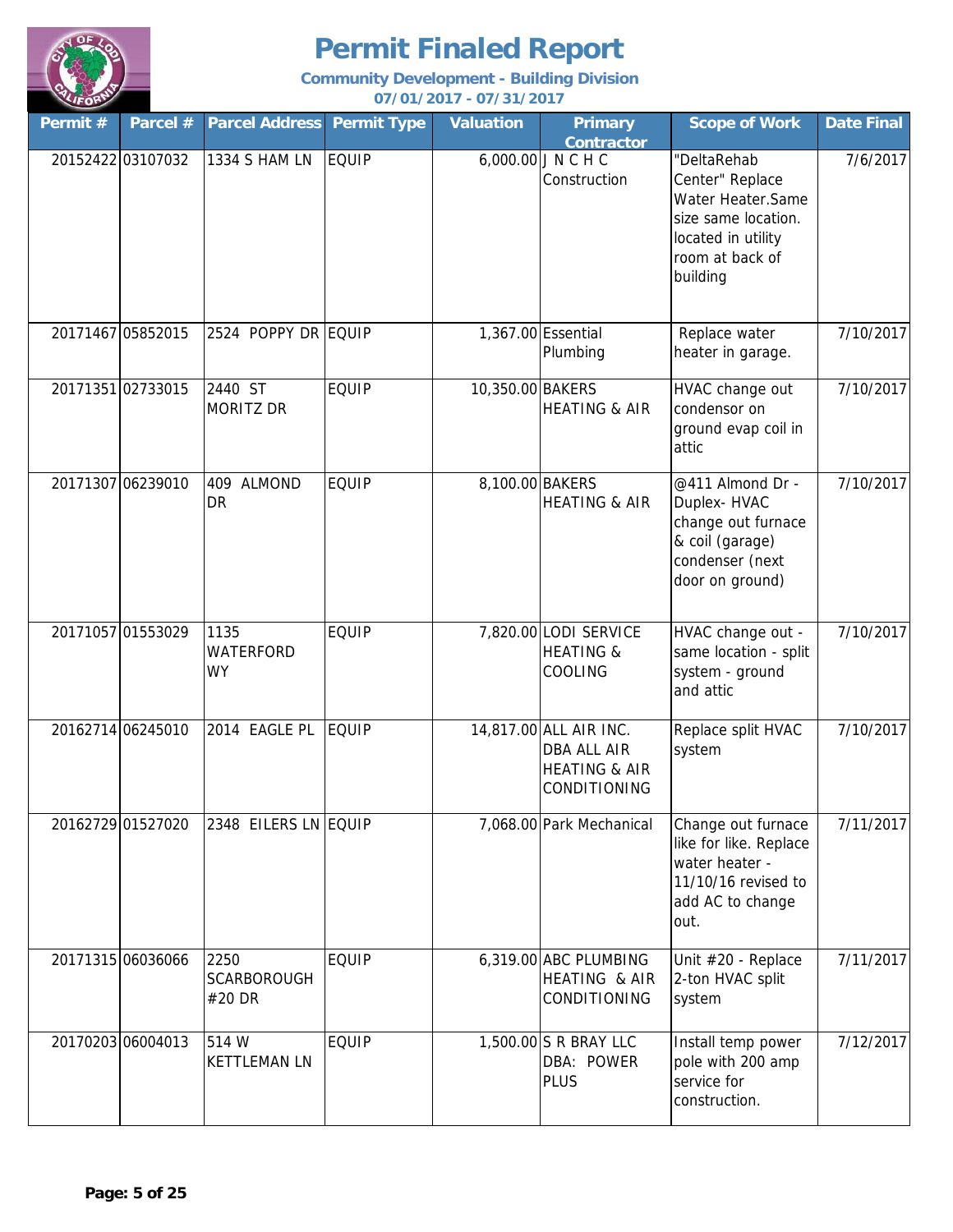

| Permit #          | Parcel #          | <b>Parcel Address</b>                   | <b>Permit Type</b> | Valuation         | <b>Primary</b><br><b>Contractor</b>                        | <b>Scope of Work</b>                                                                                                                                                                                                                            | <b>Date Final</b> |
|-------------------|-------------------|-----------------------------------------|--------------------|-------------------|------------------------------------------------------------|-------------------------------------------------------------------------------------------------------------------------------------------------------------------------------------------------------------------------------------------------|-------------------|
|                   | 20170060 05868014 | 279 ISABELLA<br><b>DR</b>               | <b>EQUIP</b>       |                   | 500.00 FCB HOMES                                           | (Located behind<br>279 Isabella in the<br>public Right-of-<br>Way) Install<br>irrigation meter<br>pedestal with new<br>100 amp service<br>panel. This will be<br>a city electrical<br>meter once the<br>public<br>improvements are<br>accepted. | 7/12/2017         |
| 20161326 03108001 |                   | 1122 S HAM LN                           | <b>EQUIP</b>       |                   | 6,435.00 LODI SERVICE<br><b>HEATING &amp;</b><br>COOLING   | HVAC Change out<br>split system same<br>location. Duplex.                                                                                                                                                                                       | 7/12/2017         |
|                   | 20162717 03503026 | 732 N MILLS AV                          | <b>EQUIP</b>       |                   | 13,459.00 BELL BROTHER'S<br><b>HEATING AND</b><br>AIR INC. | Change out of<br>ductless mini-split<br>systen                                                                                                                                                                                                  | 7/12/2017         |
|                   | 20171200 06009050 | 1921<br><b>SCARBOROUGH</b><br><b>DR</b> | <b>EQUIP</b>       |                   | 14,200.00 TOKAY HEATING<br><b>AND AIR</b><br>CONDITIONING  | Change out existing<br>split system - same<br>location with new<br>duct work                                                                                                                                                                    | 7/13/2017         |
|                   | 20171349 04516036 | 1118 S<br>PLEASANT AV                   | <b>EQUIP</b>       | 6,470.00 BAKERS   | <b>HEATING &amp; AIR</b>                                   | Replace HVAC: Coil<br>in basement and<br>condenser on north<br>side of house.                                                                                                                                                                   | 7/14/2017         |
|                   | 20162028 06231007 | 123 ADOBE CT                            | <b>EQUIP</b>       |                   | 5,500.00 HEATER MAN<br><b>HEATING &amp; AIR</b>            | Unit D - HVAC<br>package unit<br>replacement on roof                                                                                                                                                                                            | 7/14/2017         |
|                   | 20171030 06013039 | 750<br><b>DORCHESTER CI</b>             | <b>EQUIP</b>       |                   | 19,554.00 BELL BROTHER'S<br><b>HEATING AND</b><br>AIR INC. | Change out HVAC<br>split system. Like<br>for like.Coil and<br>Furnace.                                                                                                                                                                          | 7/17/2017         |
|                   | 20171563 05848053 | 2131<br><b>HEAVENLY CT</b>              | <b>EQUIP</b>       | 11,000.00 GRIZZLY | MECHANICAL<br><b>SERVICES</b>                              | HVAC split system<br>change out                                                                                                                                                                                                                 | 7/18/2017         |
|                   | 20170791 04137025 | 1105 AWANI DR EQUIP                     |                    |                   | 6,190.00 GIDDENS<br><b>BROTHERS INC</b>                    | Change out existing<br>packet unit located<br>on the roof.                                                                                                                                                                                      | 7/18/2017         |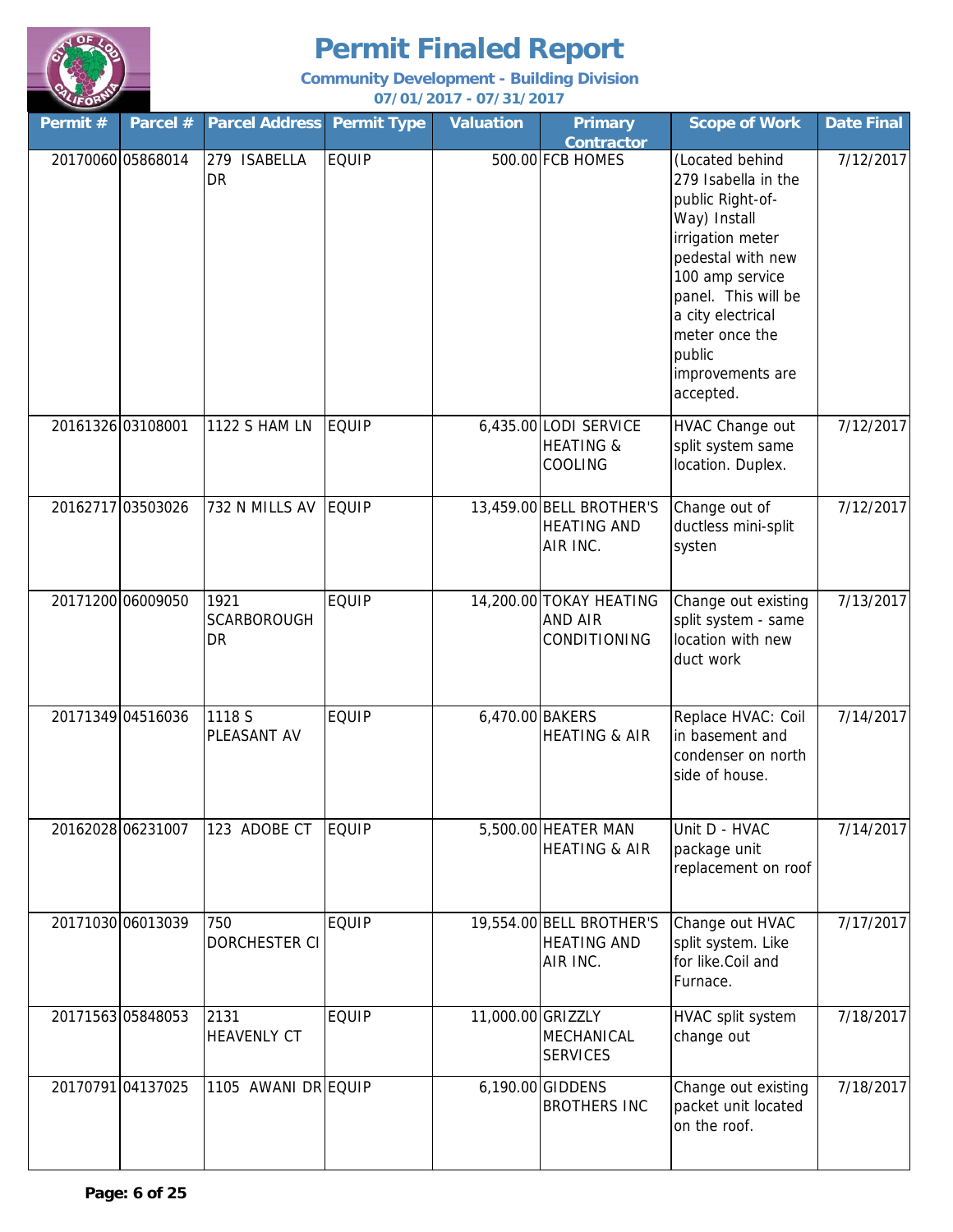

| Permit # | Parcel #          | <b>Parcel Address</b>           | <b>Permit Type</b> | <b>Valuation</b> | <b>Primary</b><br><b>Contractor</b>                         | <b>Scope of Work</b>                                                                                                                                                                                      | <b>Date Final</b> |
|----------|-------------------|---------------------------------|--------------------|------------------|-------------------------------------------------------------|-----------------------------------------------------------------------------------------------------------------------------------------------------------------------------------------------------------|-------------------|
|          | 20171097 03323010 | 1502 KEAGLE<br><b>WY</b>        | <b>EQUIP</b>       |                  | 700.00 OWNER OF<br><b>RECORD</b>                            | Replace Water<br>Heater in garage                                                                                                                                                                         | 7/18/2017         |
|          | 20171213 03940063 | 1017 W<br><b>TURNER RD</b>      | <b>EQUIP</b>       |                  | 4,200.00 OWNER OF<br><b>RECORD</b>                          | Replace existing<br>HVAC split system                                                                                                                                                                     | 7/18/2017         |
|          | 20171373 06211005 | 445 E ALMOND -<br>53 DR         | <b>EQUIP</b>       |                  | 6,500.00 COMFORT AIR,<br>INC.                               | Unit #53 - Remove<br>& replace HVAC<br>split system                                                                                                                                                       | 7/18/2017         |
|          | 20171350 03702202 | 518N<br><b>FAIRMONT AV</b>      | <b>EQUIP</b>       | 5,850.00 BAKERS  | <b>HEATING &amp; AIR</b>                                    | HVAC change out<br>condensor on<br>ground and evap<br>coil in closet                                                                                                                                      | 7/19/2017         |
|          | 20171358 04729013 | 1039 S<br><b>GARFIELD ST</b>    | <b>EQUIP</b>       |                  | 3,500.00 STAGECOACH<br>PLUMBING                             | Replace 4" sewer<br>line in backyard                                                                                                                                                                      | 7/19/2017         |
|          | 20171492 04303709 | 24 S<br>SACRAMENTO<br><b>ST</b> | <b>EQUIP</b>       |                  | 500.00 MISSION<br><b>ELECTRIC</b>                           | "Comm Bldg" Install<br>110v circuit using<br>existing conduit at<br>the bus stop for<br>new signsage.                                                                                                     | 7/19/2017         |
|          | 20171435 03718028 | 810 W WALNUT<br><b>ST</b>       | <b>EQUIP</b>       |                  | 1,000.00 CALIFORNIA<br><b>CUSTOM</b><br><b>ELECTRIC INC</b> | Add new 110v 20<br>amp outlet in attic<br>from existing power<br>source in master<br>bedroom. Install<br>new centric air<br>whole house fan in<br>hallway above<br>staircase landing on<br>the 2nd floor. | 7/19/2017         |
|          | 20171551 03116012 | 1100 S<br><b>CRESCENT AV</b>    | <b>EQUIP</b>       |                  | 1,200.00 JERRY CRYSTAL                                      | Replace Water<br>Heater in garage<br>like for like.                                                                                                                                                       | 7/19/2017         |
|          | 20171495 04517026 | 904 S CHURCH<br><b>ST</b>       | <b>EQUIP</b>       | 7,950.00 BAKERS  | <b>HEATING &amp; AIR</b>                                    | HVAC change out -<br>furnace & coil in<br>basement,<br>condenser on<br>ground.                                                                                                                            | 7/20/2017         |
|          | 20171234 02722024 | 2203<br><b>SUNWEST DR</b>       | <b>EQUIP</b>       |                  | 18,982.00 AIR KUSTOMS                                       | HVAC change out -<br>like for like- on<br>ground                                                                                                                                                          | 7/20/2017         |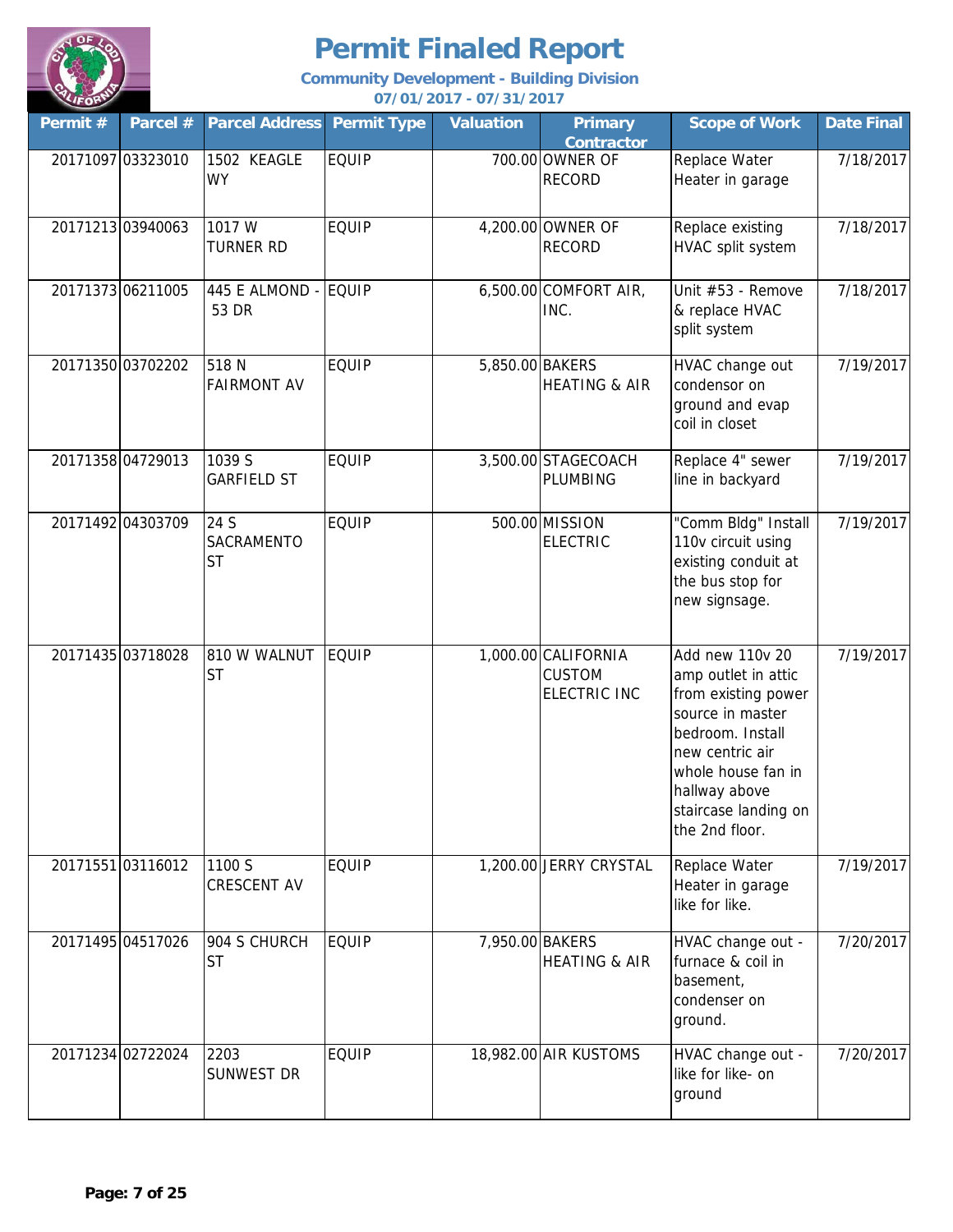

| Permit #          | Parcel #          | <b>Parcel Address</b>        | <b>Permit Type</b> | <b>Valuation</b> | <b>Primary</b><br><b>Contractor</b>                                              | <b>Scope of Work</b>                                                                                                                                                                                                                | <b>Date Final</b> |
|-------------------|-------------------|------------------------------|--------------------|------------------|----------------------------------------------------------------------------------|-------------------------------------------------------------------------------------------------------------------------------------------------------------------------------------------------------------------------------------|-------------------|
|                   | 20171225 04305003 | 221 W LODI AV                | <b>EQUIP</b>       |                  | 9,255.00 ALL AIR INC<br>DBA: ALL AIR<br><b>HEATING &amp; AIR</b><br>CONDITIONING | "Comm Bldg" Lodi<br>House HVAC<br>changeout package<br>unit like for like                                                                                                                                                           | 7/20/2017         |
|                   | 20170208 05737041 | 1411 S<br><b>STOCKTON ST</b> | <b>EQUIP</b>       |                  | 7,010.00 LODI SERVICE<br><b>HEATING &amp;</b><br>COOLING                         | "Pet Supplies Plus"<br>HVAC change out<br>package unit on<br>ground                                                                                                                                                                 | 7/20/2017         |
| 20170212 06214001 |                   | 445 E ALMOND - EQUIP<br>4 DR |                    |                  | 485.00 LEONARD<br><b>HEATING &amp; AIR</b><br>CONDITIONING                       | <b>Apartment Building</b><br>Located in Unit 4<br>Replace furnace<br>only in closet inside<br>house                                                                                                                                 | 7/20/2017         |
|                   | 20171413 03702204 | 500 N<br><b>FAIRMONT AV</b>  | <b>EQUIP</b>       |                  | 1,500.00 OWNER OF<br><b>RECORD</b>                                               | Replace 100 amp<br>service panel with<br>200 amp. Same<br>location                                                                                                                                                                  | 7/25/2017         |
|                   | 20171564 01561035 | 2401 EILERS<br>#1001 LN      | <b>EQUIP</b>       |                  | 890.00 ABILITY ACCESS<br>PLUMBING &<br><b>ROOTER</b>                             | Unit #1001 -<br>Replace Water<br>Heater                                                                                                                                                                                             | 7/25/2017         |
|                   | 20171568 06015005 | 615 W<br><b>CENTURY BL</b>   | <b>EQUIP</b>       |                  | 7,751.00 KOEHLER<br><b>HEATING &amp; AIR</b><br>CON                              | Triplex located at<br>619 W Century<br>Blvd.<br>Replace HVAC<br>package unit on roof                                                                                                                                                | 7/25/2017         |
|                   | 20171199 03302315 | 1811<br><b>NORMANDY LN</b>   | <b>EQUIP</b>       | 14,184.00 BONNEY | PLUMBING, INC                                                                    | Change out existing<br>split system - same<br>location                                                                                                                                                                              | 7/25/2017         |
|                   | 20171352 02744029 | 1203<br>SAUVIGNON CT         | <b>EQUIP</b>       |                  | 3,000.00 3 Brothers<br>Construction and<br>Rental                                | (Located North of<br>1203 Sauvignon Ct<br>in the Public Right<br>of Way on Taylor<br>Rd) Install 100<br>amp service panel<br>for irrigation meter.<br>Will be City of Lodi<br>once Improvements<br>are accepted by<br>Public Works. | 7/25/2017         |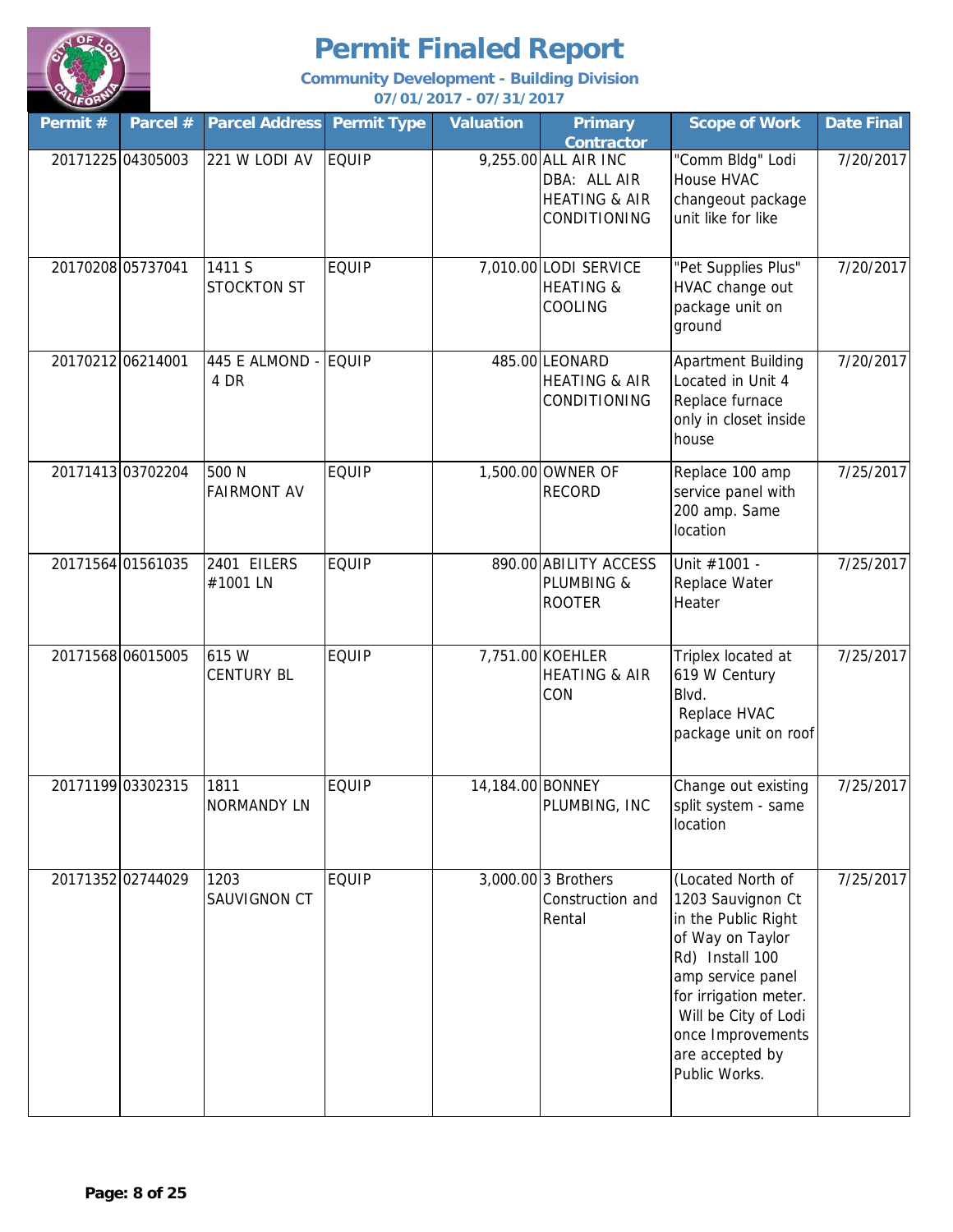

| Permit #          | Parcel #          | <b>Parcel Address</b>                | <b>Permit Type</b> | <b>Valuation</b> | <b>Primary</b><br><b>Contractor</b>                                                     | <b>Scope of Work</b>                                                                       | <b>Date Final</b> |
|-------------------|-------------------|--------------------------------------|--------------------|------------------|-----------------------------------------------------------------------------------------|--------------------------------------------------------------------------------------------|-------------------|
| 20171382 06011041 |                   | 1210 W<br><b>CENTURY BL</b>          | <b>EQUIP</b>       | 4,250.00 BAKERS  | <b>HEATING &amp; AIR</b>                                                                | Unit #9 - HVAC<br>change out-<br>condenser on roof,<br>evap. Furnance in<br>outside closet | 7/25/2017         |
|                   | 2017128303103015  | 1911 ROYAL<br><b>CREST DR</b>        | <b>EQUIP</b>       |                  | 14,786.00 ALL AIR INC<br>DBA: ALL AIR<br><b>HEATING &amp; AIR</b><br>CONDITIONING       | Replace HVAC split<br>system like for like                                                 | 7/25/2017         |
|                   | 20171627 01553035 | 1116<br><b>INVERNESS DR</b>          | <b>EQUIP</b>       |                  | 1,000.00 CONTRERAS<br>PLUMBING<br>PARTNERSHIP                                           | Replace Water<br>Heater in garage                                                          | 7/26/2017         |
| 20171494 02730001 |                   | 905<br><b>INTERLAKEN DR</b>          | <b>EQUIP</b>       | 6,150.00 BAKERS  | <b>HEATING &amp; AIR</b>                                                                | HVAC change out -<br>coil in attic,<br>condenser on<br>ground.                             | 7/27/2017         |
|                   | 20171342 04744044 | 839 LLOYD ST                         | <b>EQUIP</b>       |                  | 900.00 MISSION<br><b>ELECTRIC</b>                                                       | Replace 100amp<br>service panel with<br>100 amp.Same<br>location.                          | 7/27/2017         |
|                   | 20171562 03314213 | 807 SYLVIA DR                        | <b>EQUIP</b>       | 5,150.00 BAKERS  | <b>HEATING &amp; AIR</b>                                                                | Replace furnace coil<br>in garage,<br>condenser on<br>ground                               | 7/31/2017         |
|                   | 20171093 06036017 | 2250<br><b>SCARBOROUGH</b><br>#70 DR | <b>EQUIP</b>       |                  | 9,021.00 ALL AIR INC.<br><b>DBA ALL AIR</b><br><b>HEATING &amp; AIR</b><br>CONDITIONING | Replace HVAC split<br>system. Like for like.                                               | 7/31/2017         |
|                   | 20163337 05867008 | <b>MERTON</b><br>161<br><b>WY</b>    | <b>FIRE</b>        |                  | 0.00 THORPE DESIGN                                                                      | Fire Sprinklers for<br>New Single Family<br>Dwelling MP3                                   | 7/10/2017         |
|                   | 20161544 02956052 | 3035<br><b>ARTISTRY ST</b>           | <b>FIRE</b>        |                  | 0.00 Barsotti's Fire<br>Protection                                                      | Fire Sprinklers in<br>New Single Family<br><b>Dwelling</b><br>MP205                        | 7/10/2017         |
|                   | 20163338 05867010 | 149 MERTON<br><b>WY</b>              | <b>FIRE</b>        |                  | 0.00 THORPE DESIGN                                                                      | Fire Sprinklers for<br>New Single Family<br>Dwelling MP3                                   | 7/11/2017         |
|                   | 20163311 05867009 | 155 MERTON<br><b>WY</b>              | <b>FIRE</b>        |                  | 0.00 THORPE DESIGN                                                                      | Fire Sprinklers for<br>New Single Family<br>Dwelling MP1                                   | 7/11/2017         |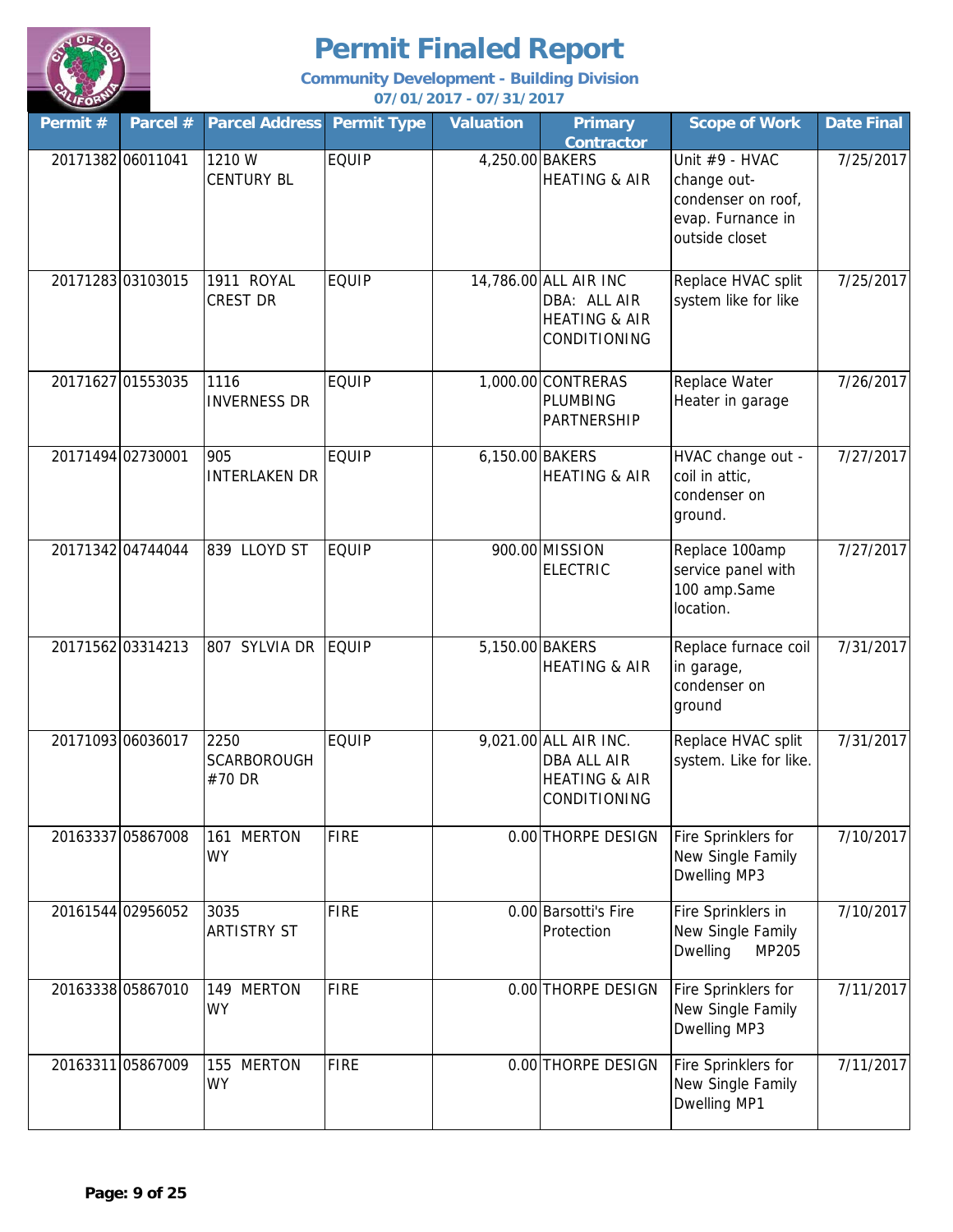

| Permit # | Parcel #          | <b>Parcel Address</b>         | <b>Permit Type</b> | <b>Valuation</b> | <b>Primary</b><br><b>Contractor</b>    | <b>Scope of Work</b>                                                     | <b>Date Final</b> |
|----------|-------------------|-------------------------------|--------------------|------------------|----------------------------------------|--------------------------------------------------------------------------|-------------------|
|          | 20171206 03104028 | 1949 W<br><b>KETTLEMAN LN</b> | <b>FIRE</b>        |                  | 0.00 HOUSTON FIRE<br><b>SYSTEMS</b>    | @ suite 100 - Add 2<br>heads and relocate<br>1 head                      | 7/12/2017         |
|          | 20163322 05867011 | 143 MERTON<br><b>WY</b>       | FIRE               |                  | 0.00 THORPE DESIGN                     | Fire Sprinklers for<br>New Single Family<br>Dwelling MP2                 | 7/13/2017         |
|          | 20171459 04931033 | 840 S CLUFF AV                | FIRE               |                  | 0.00 SW ALLEN<br>CONSTRUCTION,<br>INC. | "Comm Bldg LUSD"<br><b>Install Fire Alarm</b>                            | 7/14/2017         |
|          | 20163323 05867031 | 154 MERTON<br><b>WY</b>       | FIRE               |                  | 0.00 THORPE DESIGN                     | Fire Sprinklers for<br>New Single Family<br>Dwelling MP2                 | 7/17/2017         |
|          | 20162849 02954034 | 2784<br><b>AMBROSIA ST</b>    | <b>FIRE</b>        |                  | 0.00 Barsotti's Fire<br>Protection     | Fire sprinklers for<br>New Single Family<br>Dwelling MP101               | 7/18/2017         |
|          | 20162901 02956058 | 3028<br>CELEBRATION<br>DR     | FIRE               |                  | 0.00 Barsotti's Fire<br>Protection     | Fire Sprinklers for<br>New Single Family<br>Dwelling MP203               | 7/20/2017         |
|          | 20163405 02954002 | 192 COTTAGE<br>LN             | <b>FIRE</b>        |                  | 0.00 Barsotti's Fire<br>Protection     | Fire Sprinklers for<br>New Single Family<br>Dwelling MP103               | 7/20/2017         |
|          | 20163370 02953020 | 179 JUBILEE LN FIRE           |                    |                  | 0.00 Barsotti's Fire<br>Protection     | Fire Sprinklers for<br>New Single Family<br>Dwelling MP101               | 7/25/2017         |
|          | 20163368 02953021 | 185 JUBILEE LN FIRE           |                    |                  | 0.00 Barsotti's Fire<br>Protection     | Fire Sprinklers for<br>New Single Family<br>Dwelling MP102               | 7/26/2017         |
|          | 20162848 02954035 | 2776<br><b>AMBROSIA ST</b>    | <b>FIRE</b>        |                  | 0.00 Barsotti's Fire<br>Protection     | Fire Sprinklers for<br>New Single Family<br>Dwelling MP103               | 7/26/2017         |
|          | 20171582 04312118 | <b>19 S CENTRAL</b><br>AV     | FIRE               |                  | 0.00 A M STEPHENS<br>CONSTRUCTION      | "Joe Serna School"<br>Fire alarm addition<br>to relocatable<br>classroom | 7/27/2017         |
|          | 20162685 02954040 | 204 COTTAGE<br>LN             | <b>FIRE</b>        |                  | 0.00 Barsotti's Fire<br>Protection     | Fire Sprinklers in<br>New Single Family<br>Dwelling MP205.               | 7/28/2017         |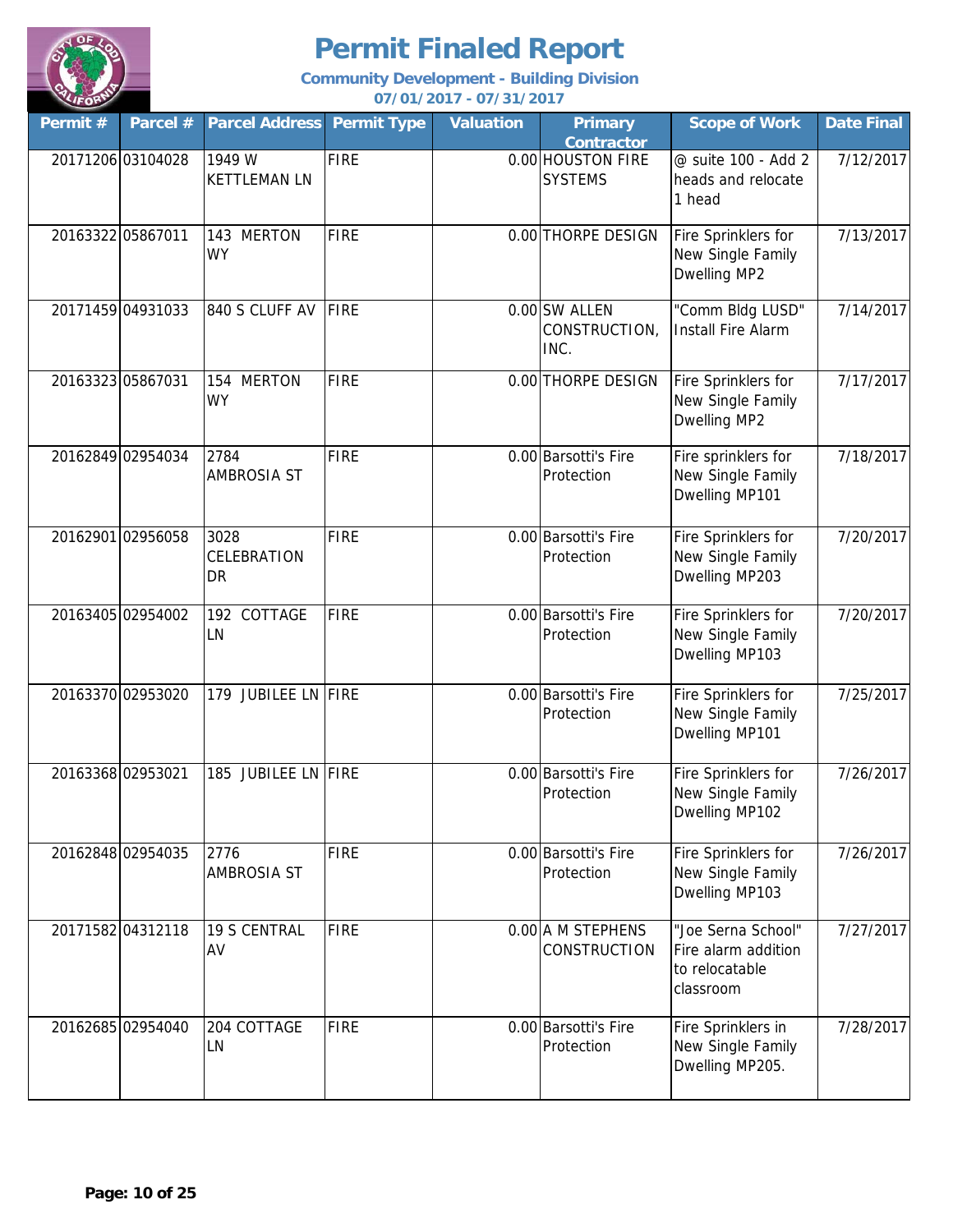

| Permit # | Parcel #          | <b>Parcel Address</b>                                     | <b>Permit Type</b> | <b>Valuation</b> | <b>Primary</b><br><b>Contractor</b>           | <b>Scope of Work</b>                                                                                          | <b>Date Final</b> |
|----------|-------------------|-----------------------------------------------------------|--------------------|------------------|-----------------------------------------------|---------------------------------------------------------------------------------------------------------------|-------------------|
|          | 20161449 04734137 | 517 S CENTRAL<br>AV                                       | <b>GARAGE</b>      | 14,988.00        |                                               | New 400 sq feet<br>detached garage.<br>Raise existing<br>service riser to<br>maintain clearance.              | 7/24/2017         |
|          | 20160857 04932011 | 225 N GUILD AV NOTBUILD                                   |                    |                  | 35,000.00 OWNER OF<br><b>RECORD</b>           | @225 N Guild<br>"Cepheid" Install a<br>weather canopy on<br>existing foundation<br>over process<br>equipment. | 7/11/2017         |
|          | 20160956 05865004 | 2951<br><b>REYNOLDS</b><br><b>RANCH</b><br><b>PARKWAY</b> | <b>NOTBUILD</b>    |                  | 13,200.00 FCB HOMES                           | "Orchard Lane"<br>Retaining wall with<br>6' wood fence                                                        | 7/18/2017         |
|          | 20161359 04312118 | <b>19 S CENTRAL</b><br>AV                                 | <b>NOTBUILD</b>    |                  | 35,000.00 A M STEPHENS<br><b>CONSTRUCTION</b> | Ramp & site work<br>for relocatable<br>classroom at Joe<br>Serna Charter<br>School                            | 7/25/2017         |
|          | 20163150 03302302 | 1830 W LODI AV PV                                         |                    |                  | 11,188.00 SOLARCITY<br>CORP.                  | Install 6.8 kW<br>(AC)Roof Mount pv<br>system                                                                 | 7/24/2017         |
|          | 20170159 02915015 | 241 BENSON<br><b>DR</b>                                   | PV                 |                  | 11,544.00 SOLARCITY<br>CORP.                  | Install 7.57kW roof-<br>mounted residential<br>PV system                                                      | 7/31/2017         |
|          | 20170908 03526016 | 1434<br><b>MARIPOSA WY</b>                                | <b>REROOF</b>      |                  | 10,000.00 NUSHAKE<br><b>ROOFING INC</b>       | Tear off 2 layers of<br>comp & 1 layer of<br>wood shake, install<br>7/16" OSB, reroof<br>with cool roof       | 7/3/2017          |
|          | 20171183 03107042 | 1321 S<br><b>FAIRMONT AV</b>                              | <b>REROOF</b>      |                  | 25,345.00 BAKER ROOFING<br>CO                 | "Comm Bldg"<br>Remove existing<br>comp. Install comp.<br>Cool Roof                                            | 7/3/2017          |
|          | 20171344 06204506 | 1630 S<br>SACRAMENTO<br><b>ST</b>                         | <b>REROOF</b>      |                  | 6,300.00 CALIFORNIA<br><b>ROOFING</b>         | Install comp over<br>existing comp. Cool<br>Roof.                                                             | 7/3/2017          |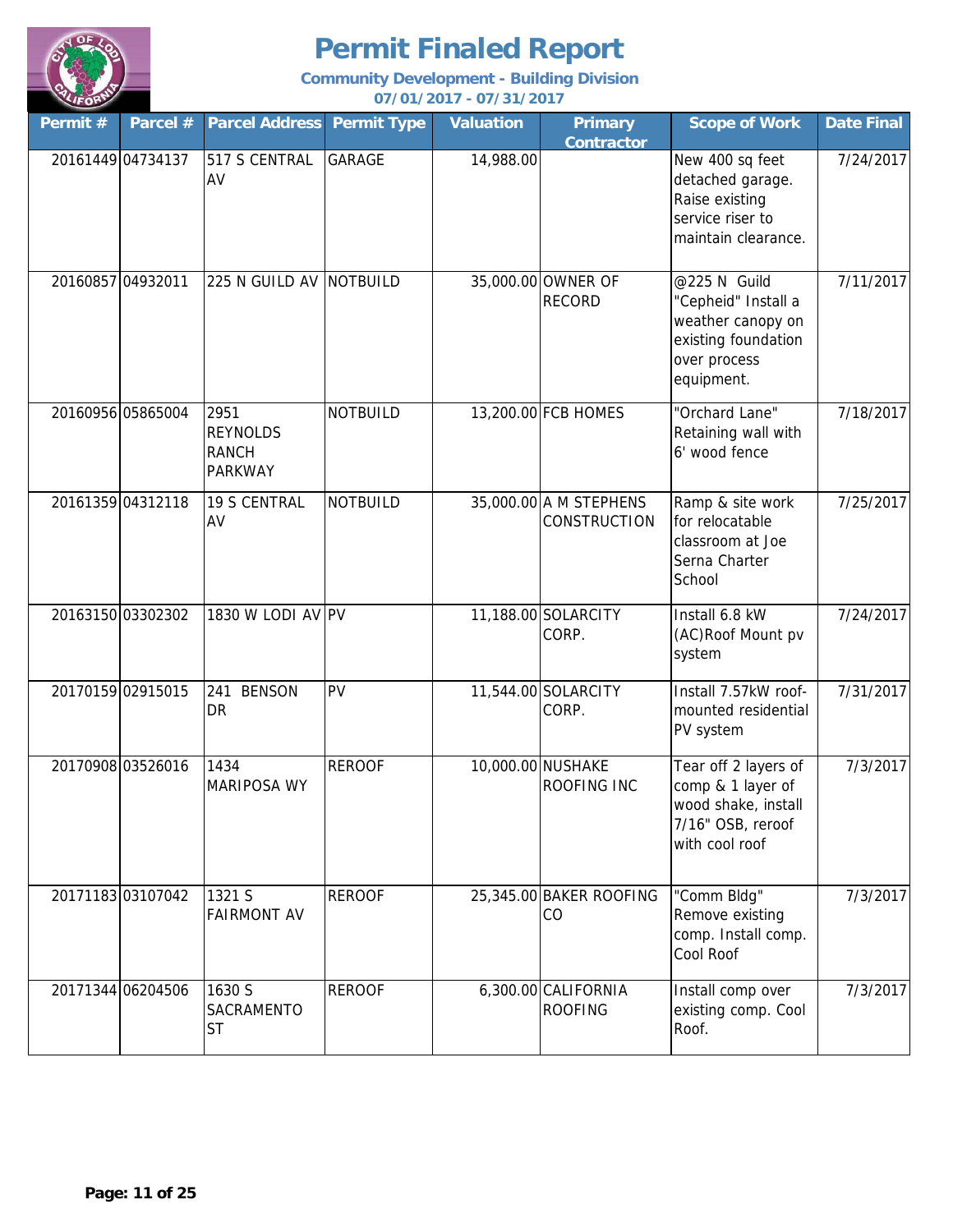

| Permit # | Parcel #          | <b>Parcel Address</b>               | <b>Permit Type</b> | <b>Valuation</b> | <b>Primary</b><br><b>Contractor</b> | <b>Scope of Work</b>                                                                                                                                                                                 | <b>Date Final</b> |
|----------|-------------------|-------------------------------------|--------------------|------------------|-------------------------------------|------------------------------------------------------------------------------------------------------------------------------------------------------------------------------------------------------|-------------------|
|          | 20171363 02710219 | 615 S ALTO WY                       | <b>REROOF</b>      |                  | 10,550.00 Came's Roofing<br>Inc     | Tear off 1 layer of<br>Comp shingles and<br>install Owens<br>Corning Cool roof<br>comp shingles over<br>existing sheeting.                                                                           | 7/3/2017          |
|          | 20171412 03507024 | 1918 COLETTE<br><b>ST</b>           | <b>REROOF</b>      |                  | 7,500.00 King of Heights            | Tear off 1 layer of<br>comp roof, install<br>30 yr comp. cool<br>roof                                                                                                                                | 7/3/2017          |
|          | 20171422 03936202 | 720 N<br><b>CALIFORNIA ST</b>       | <b>REROOF</b>      |                  | 8,500.00 King of Heights            | Tear off existing<br>comp and install<br>Owens Corning cool<br>roof comp shingles<br>over existing solid<br>sheeting.                                                                                | 7/3/2017          |
|          | 20171205 04517019 | 925 S CHURCH<br><b>ST</b>           | <b>REROOF</b>      |                  | 10,000.00 D W Roofing               | Remove 1 layer<br>asphalt shingle<br>approx. 1500 sf,<br>remove 1 layer of<br>wood shingle & 1<br>layer of asphalt<br>shingles, approx.<br>1500 sf. Install<br>plywood & Owens<br>Corning Cool Roof. | 7/5/2017          |
|          | 20171356 06240022 | 371 ELGIN AV                        | <b>REROOF</b>      |                  | 6,000.00 OWNER OF<br><b>RECORD</b>  | Tear off 1 layer of<br>comp, repair minor<br>dry rot, install 30 yr<br>comp cool roof.                                                                                                               | 7/6/2017          |
|          | 20171436 04512105 | 1215 S<br>PLEASANT AV               | <b>REROOF</b>      |                  | 6,000.00 OWNER OF<br><b>RECORD</b>  | Tear off 2 layer of<br>comp and 1 layer of<br>shake., Install 7/16<br>OSB. Install comp.<br>No ducts in attic.                                                                                       | 7/10/2017         |
|          | 20171172 03926033 | <b>MIDVALE</b><br>1231<br><b>RD</b> | <b>REROOF</b>      |                  | 14,000.00 OWNER OF<br><b>RECORD</b> | Tear off tile replace<br>with tile. Cool Roof<br>Product. Replace<br>gutters.                                                                                                                        | 7/11/2017         |
|          | 20171295 06007069 | 708 PINOT<br><b>NOIR DR</b>         | <b>REROOF</b>      | 8,700.00 MUNOZ   | ROOFING, INC.                       | Tear off 1 layer of<br>comp. Install comp.<br>Cool Roof                                                                                                                                              | 7/11/2017         |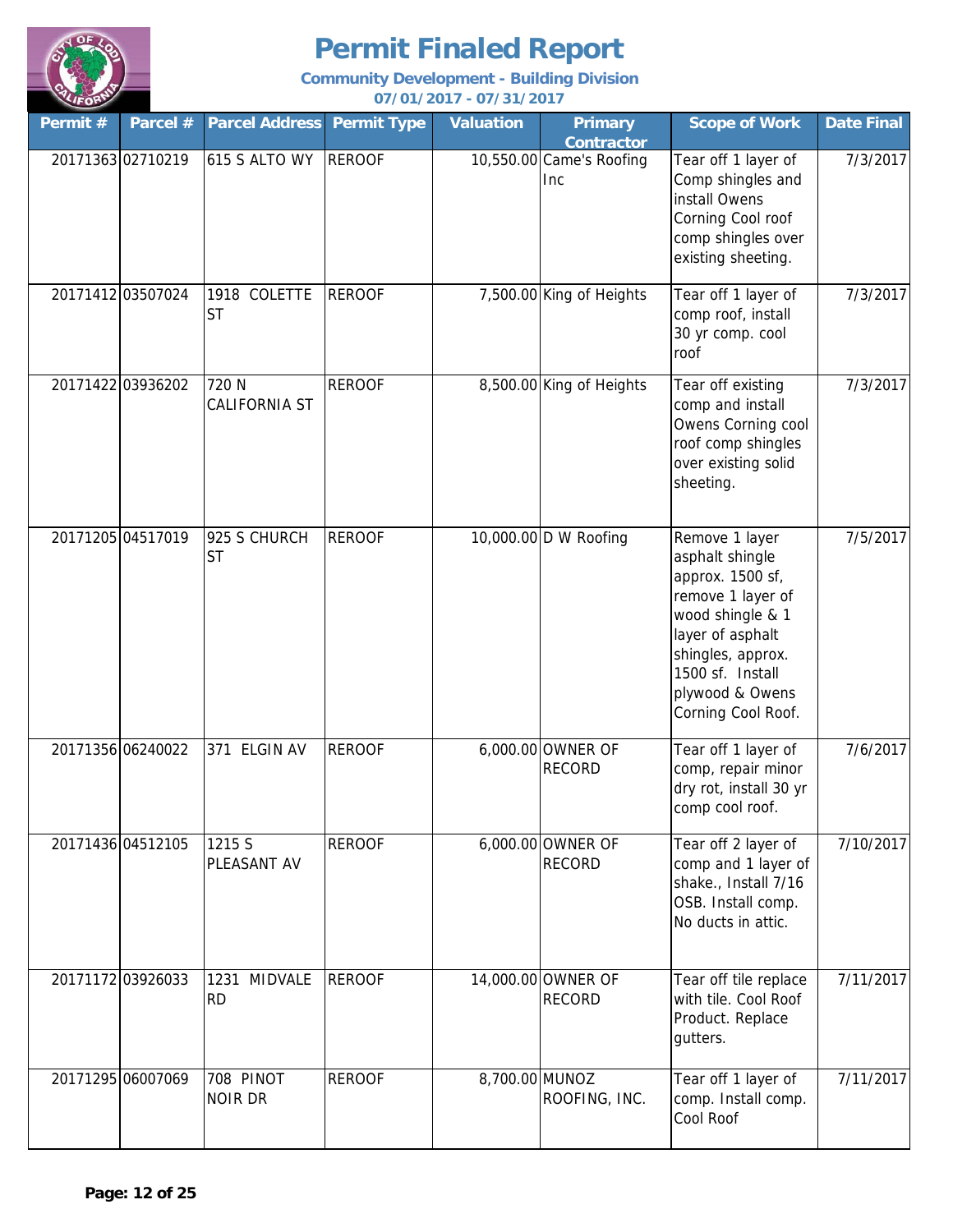

| Permit # | Parcel #          | <b>Parcel Address</b>       | <b>Permit Type</b> | <b>Valuation</b> | <b>Primary</b><br><b>Contractor</b>                    | <b>Scope of Work</b>                                                                                                                                                                                                                                                         | <b>Date Final</b> |
|----------|-------------------|-----------------------------|--------------------|------------------|--------------------------------------------------------|------------------------------------------------------------------------------------------------------------------------------------------------------------------------------------------------------------------------------------------------------------------------------|-------------------|
|          | 20171424 03918203 | 869 BEL AIR CT REROOF       |                    |                  | 9,550.00 NOBLE H BROWN<br>ROOFING CO                   | Remove comp.<br>Install comp. Cool<br>Roof. (Not doing<br>flat roof area)                                                                                                                                                                                                    | 7/11/2017         |
|          | 20171456 03322005 | 433 CLOWE CT                | <b>REROOF</b>      |                  | 13,000.00 CALIFORNIA<br><b>ROOFING</b>                 | Tear off tile. Install<br>comp. Cool Roof.                                                                                                                                                                                                                                   | 7/12/2017         |
|          | 20171184 03109026 | 1257<br><b>GLENHURST DR</b> | <b>REROOF</b>      |                  | 8,452.00 BAKER ROOFING<br>CO                           | Tear off existing<br>comp. Install comp<br>Cool Roof                                                                                                                                                                                                                         | 7/13/2017         |
|          | 20171196 04304210 | 200 S<br>PLEASANT AV        | <b>REROOF</b>      | 40,000.00 MUNOZ  | ROOFING, INC.                                          | "St. Anne's Catholic<br>Church" Remove<br>Existing terracotta<br>tile and install<br>double felt paper<br>and reinstall<br>removed terracotta<br>tile over existing<br>sheeting. Areas to<br>be done are over<br>the north east and<br>south east portions<br>of the school. | 7/13/2017         |
|          | 20171254 03912008 | 721<br><b>BIRCHWOOD DR</b>  | <b>REROOF</b>      |                  | 9,500.00 THOMAS FISHER                                 | Tear off shake roof,<br>install OSB, reroof<br>with comp. Ducts<br>in attic are<br>insulated & sealed.                                                                                                                                                                       | 7/13/2017         |
|          | 20171391 03123106 | 1129 TUDOR ST REROOF        |                    |                  | ROOFING, INC                                           | 12,928.00 DAVID W BRAZIL   Tear off rotile roof,<br>install comp. cool<br>roof over existing<br>sheathing.                                                                                                                                                                   | 7/13/2017         |
|          | 20171389 03919018 | 642 DAISY AV                | <b>REROOF</b>      |                  | 9,525.00 BIG TREE<br>ROOFING AND<br><b>INSPECTIONS</b> | Tear off comp.<br>Solid sheathed.<br>Install comp. Cool<br>roof.                                                                                                                                                                                                             | 7/13/2017         |
|          | 20171369 04321050 | <b>8 N CHEROKEE</b><br>LN   | <b>REROOF</b>      |                  | 11,000.00 J R ROOFING                                  | Tear off one layer<br>wood shakes from<br>mansard face, re-<br>sheet and install<br>comp shingles.                                                                                                                                                                           | 7/14/2017         |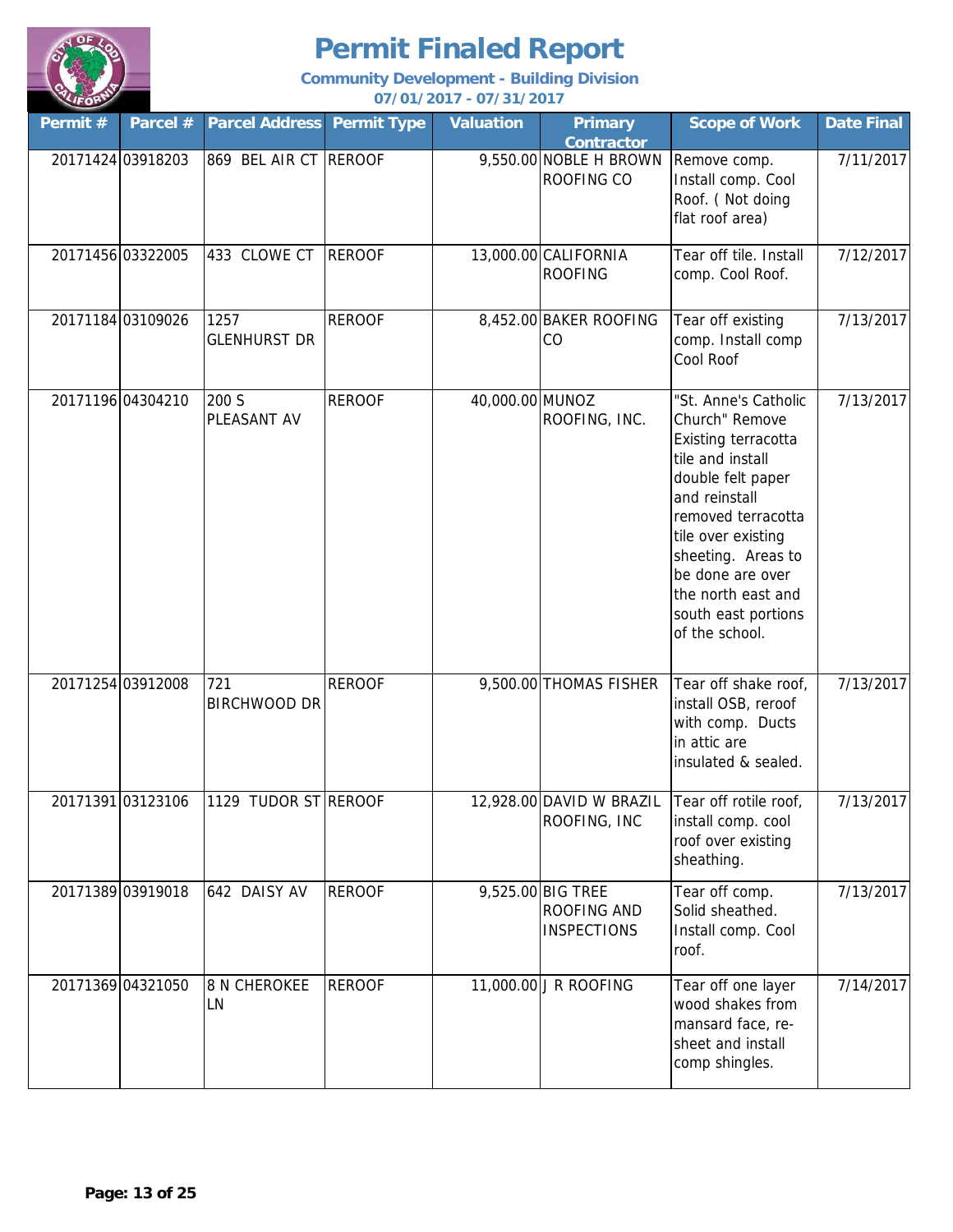

| Permit # | Parcel #          | <b>Parcel Address Permit Type</b> |               | <b>Valuation</b>  | <b>Primary</b>                                      | <b>Scope of Work</b>                                                                                                                                                                                                | <b>Date Final</b> |
|----------|-------------------|-----------------------------------|---------------|-------------------|-----------------------------------------------------|---------------------------------------------------------------------------------------------------------------------------------------------------------------------------------------------------------------------|-------------------|
|          | 20171201 04312118 | <b>19 S CENTRAL</b><br>AV         | <b>REROOF</b> | 418,500.00 BRAZOS | <b>Contractor</b><br><b>URETHANE INC</b>            | "Joe Serna Charter<br>School" Tear off<br>one layer of<br>shingles and install<br><b>GAF Timberline</b><br>Ultra HD Comp<br>shingles over<br>existing solid<br>sheeting. comp<br>shingles are cool<br>roof product. | 7/18/2017         |
|          | 20171560 03934027 | 540 FORREST<br>AV                 | <b>REROOF</b> |                   | 3,500.00 CALIFORNIA<br><b>ROOFING</b>               | "Duplex Located at<br>636 Grant Av" Tear<br>off comp and install<br>comp. Cool Roof.<br>Only doing 1/2 of<br>the roof at this time.                                                                                 | 7/20/2017         |
|          | 20171493 03109041 | 1239 S<br><b>FAIRMONT AV</b>      | <b>REROOF</b> |                   |                                                     | 11,432.00 SMITH COATINGS Tear off all existing<br>layers of comp and<br>install comp. Cool<br>Roof                                                                                                                  | 7/20/2017         |
|          | 20171538 04726027 | 318 E ACACIA<br><b>ST</b>         | <b>REROOF</b> |                   | 5,000.00 GREEN VALLEY<br>CONSTRUCTION<br>GROUP, INC | "Unit A at rear left<br>of property" Tear<br>off comp. Install<br>comp., Cool Roof                                                                                                                                  | 7/20/2017         |
|          | 20171417 03718032 | 221 S<br><b>CRESCENT AV</b>       | <b>REROOF</b> |                   | 7,735.00 R TOWNLEY<br><b>ROOFING</b>                | Remove 2 layers of<br>comp, install new<br>comp cool roof.                                                                                                                                                          | 7/25/2017         |
|          | 20171418 03718032 | 221 S<br><b>CRESCENT AV</b>       | <b>REROOF</b> |                   | 7,735.00 R TOWNLEY<br><b>ROOFING</b>                | Detached garage.<br>Remove 2 layers of<br>comp. Install comp.                                                                                                                                                       | 7/25/2017         |
|          | 20171559 03934002 | 539 FORREST<br>AV                 | <b>REROOF</b> |                   | 6,000.00 CALIFORNIA<br><b>ROOFING</b>               | Install comp over<br>(1) layer of comp.<br>Cool Roof                                                                                                                                                                | 7/25/2017         |
|          | 20171567 03919003 | 631 N<br>CRESCENT AV              | <b>REROOF</b> |                   | 425.00 OWNER OF<br><b>RECORD</b>                    | Detached shed -<br>Tear off 1 layer of<br>comp shingles,<br>reroof with comp<br>shingles.                                                                                                                           | 7/25/2017         |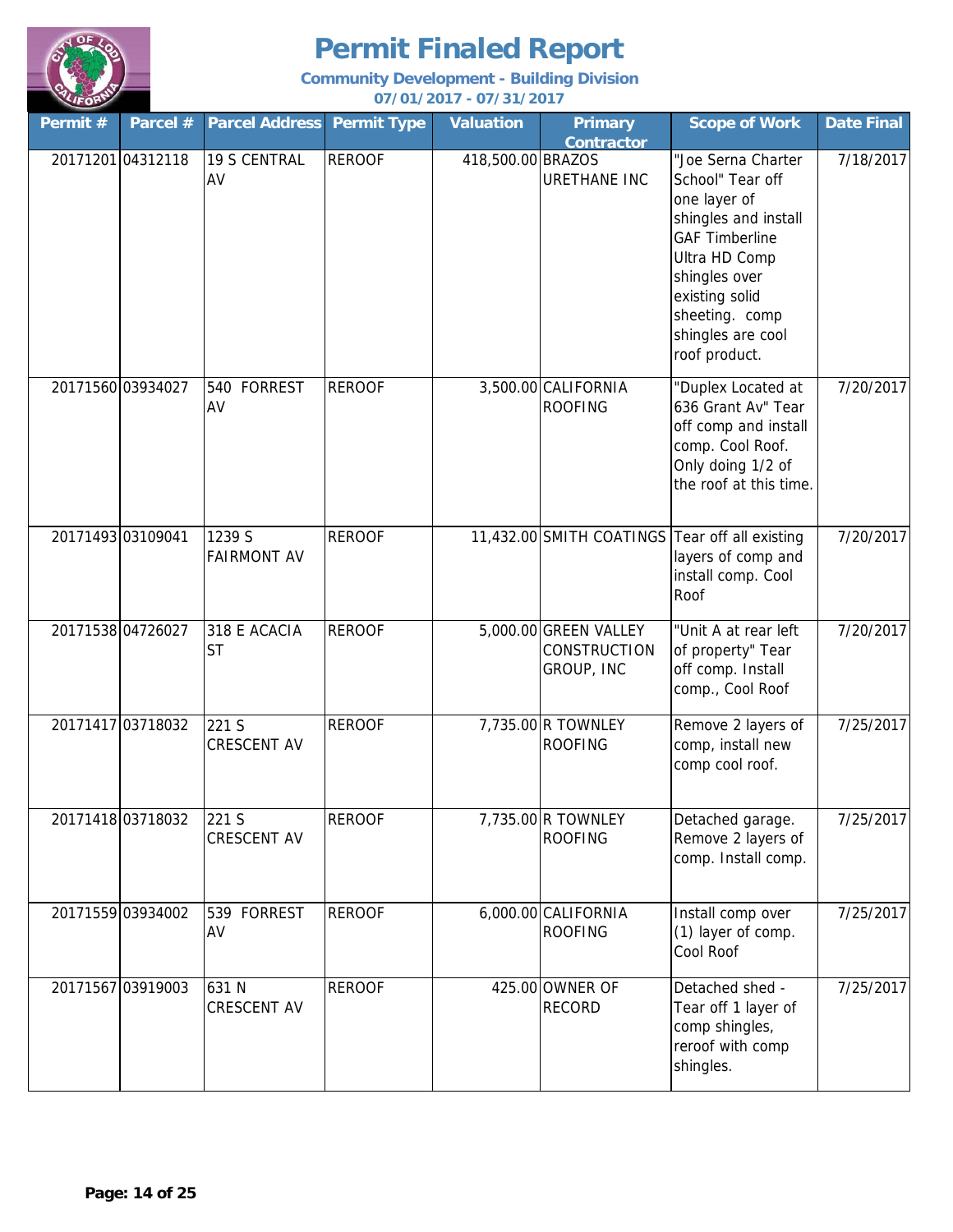

| Permit #          | Parcel #          | <b>Parcel Address</b>                    | <b>Permit Type</b> | <b>Valuation</b> | <b>Primary</b><br><b>Contractor</b>                     | <b>Scope of Work</b>                                                                                                                                      | <b>Date Final</b> |
|-------------------|-------------------|------------------------------------------|--------------------|------------------|---------------------------------------------------------|-----------------------------------------------------------------------------------------------------------------------------------------------------------|-------------------|
|                   | 20170876 03538009 | 1301 W LODI AV REROOF                    |                    |                  | 5,500.00 T A KRAUSE<br>CONSTRUCTION                     | Apt Bldg - west<br>building - Repair<br>(2) areas. Remove<br>mansard shake roof<br>and install new<br>shake with felt (1)<br>55x10 and (1)<br>14x10 area. | 7/25/2017         |
|                   | 20170877 03538009 | 1301 W LODI AV REROOF                    |                    |                  | 5,500.00 T A KRAUSE<br><b>CONSTRUCTION</b>              | Apt Complex - east<br>building - Repair<br>only.Remove<br>mansard shake roof<br>Install new shake<br>with felt paper (1)<br>55x10 area.                   | 7/25/2017         |
| 20171323 03727008 |                   | 406 W LOCUST<br><b>ST</b>                | <b>REROOF</b>      |                  | 7,200.00 THE ROOFING<br>COMPANY                         | "Courtyard Apts"<br>Tear off comp.<br>Install comp. Cool<br>Roof                                                                                          | 7/28/2017         |
| 20171329 03727007 |                   | 412 W LOCUST<br><b>ST</b>                | <b>REROOF</b>      |                  | 7,200.00 THE ROOFING<br>COMPANY                         | "Courtyard Apts"<br>Tear off comp.<br>Install comp. Cool<br>Roof                                                                                          | 7/28/2017         |
| 20171592 03536035 |                   | 1336 W OAK ST                            | <b>REROOF</b>      |                  | 14,890.00 ALL WEATHER<br><b>ROOFING</b><br>COMPANY INC. | Tear off comp and<br>shake. Install OSB.<br>Install comp. Cool<br>Roof                                                                                    | 7/28/2017         |
| 20171593 06204603 |                   | 1613 S<br><b>SACRAMENTO</b><br><b>ST</b> | <b>REROOF</b>      |                  |                                                         | 17,882.00 GENTRY ROOFING Tear off (1) layer of<br>comp. Install comp.<br>Cool Roof                                                                        | 7/31/2017         |
| 20170631 02923008 |                   | 2600<br><b>BAYBERRY DR</b>               | <b>RESADDRP</b>    |                  | 25,000.00 OWNER OF<br><b>RECORD</b>                     | Residential addition<br>of a 180 square ft<br>study and kitchen<br>remodel with new<br>cabinets, lights and<br>counter tops.                              | 7/3/2017          |
| 20171303 02726025 |                   | 2217 ST<br><b>ANTON DR</b>               | <b>RESADDRP</b>    | 25,000.00 A-L-S  | CONSTRUCTION<br><b>HOME REPAIR</b><br><b>INC</b>        | Remove shake roof.<br>Install 7/16 OSB.<br>Install comp. Install<br>R-38 in attic.                                                                        | 7/3/2017          |
| 20171390 03306025 |                   | <b>VIRGINIA</b><br>900<br>AV             | <b>RESADDRP</b>    |                  | 5,790.00 MANDAL<br>CONSTRUCTION<br>INC.                 | Replacement like<br>for like - 8 windows<br>& 2 doors                                                                                                     | 7/5/2017          |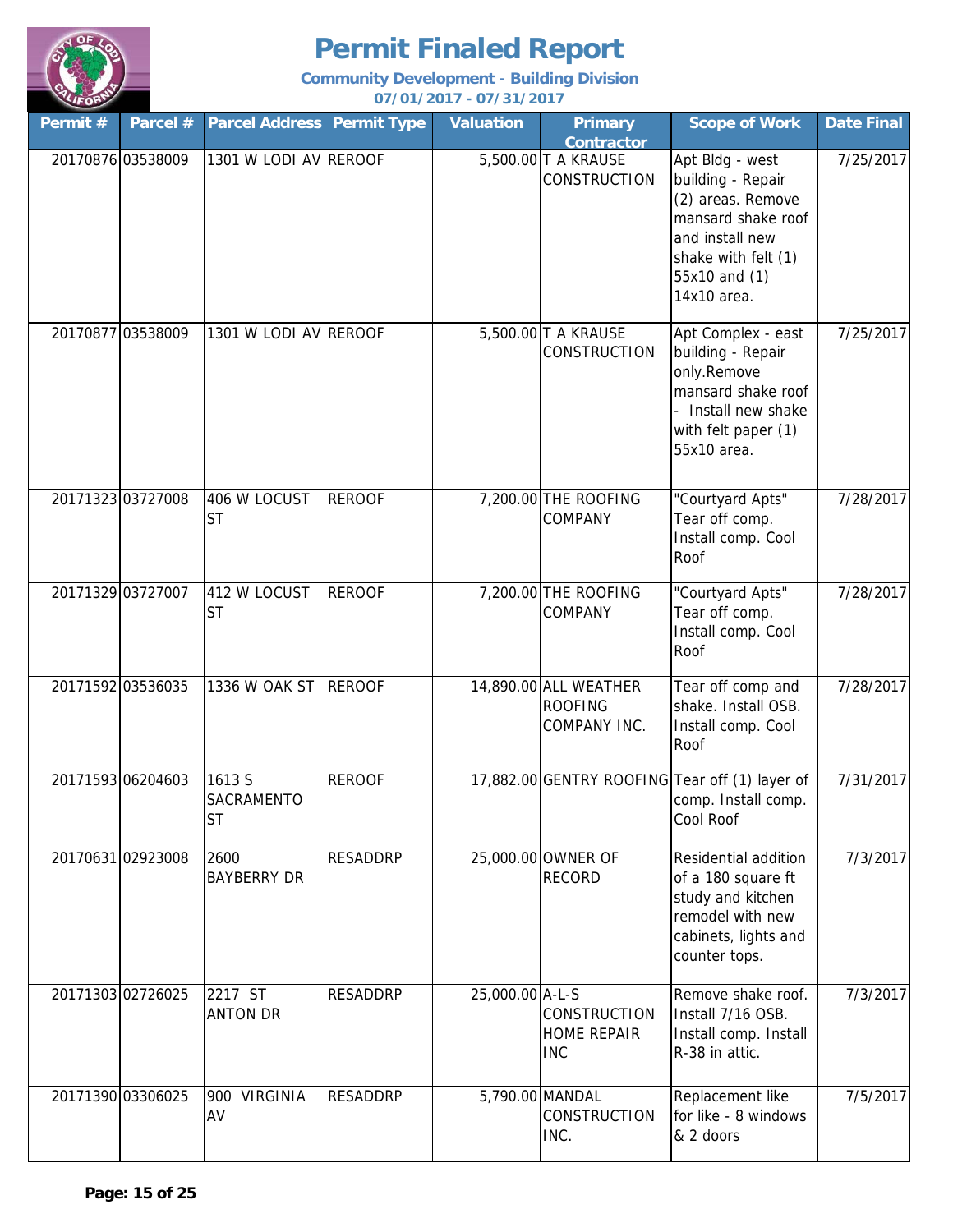

| Permit # | Parcel #          | <b>Parcel Address</b>       | <b>Permit Type</b> | <b>Valuation</b> | <b>Primary</b><br><b>Contractor</b>   | <b>Scope of Work</b>                                                                                                                                                                                                                                                                                                                                                                                    | <b>Date Final</b> |
|----------|-------------------|-----------------------------|--------------------|------------------|---------------------------------------|---------------------------------------------------------------------------------------------------------------------------------------------------------------------------------------------------------------------------------------------------------------------------------------------------------------------------------------------------------------------------------------------------------|-------------------|
|          | 20171294 03914044 | 746<br>MAPLEWOOD<br>DR      | <b>RESADDRP</b>    | 20,000.00 MUNOZ  | ROOFING, INC.                         | Tear off shake.<br>Install 7/16 OSB.<br>Install comp. Add R-<br>38 insulation inattic.                                                                                                                                                                                                                                                                                                                  | 7/5/2017          |
|          | 20170766 06018003 | 2312 S HAM LN               | <b>RESADDRP</b>    |                  | 5,650.00 TOKAY GLASS                  | Replace (8)<br>windows $& (2)$<br>patio doors                                                                                                                                                                                                                                                                                                                                                           | 7/6/2017          |
|          | 20171398 04513013 | 1307 S LEE AV               | <b>RESADDRP</b>    |                  | 3,670.00 TOKAY GLASS                  | Replace (13)<br>windows like for like.                                                                                                                                                                                                                                                                                                                                                                  | 7/6/2017          |
|          | 20171319 01561043 | 2401 EILERS LN RESADDRP     |                    | 5,000.00 EAGLE   | CONSTRUCTION                          | Bldg #1101 - Dryrot<br>repairs on siding by<br>front door                                                                                                                                                                                                                                                                                                                                               | 7/10/2017         |
|          | 20170568 03129018 | 1269<br><b>LAKESHORE DR</b> | <b>RESADDRP</b>    | 20,000.00 BRENT  | <b>WORKMAN</b><br><b>CONSTRUCTION</b> | Make over kitchen:<br>new counters, new<br>backsplash, new<br>appliances new<br>sink, new faucet, all<br>at existing locations.                                                                                                                                                                                                                                                                         | 7/10/2017         |
|          | 20170721 02719024 | 802<br><b>WIGHTMAN DR</b>   | <b>RESADDRP</b>    | 38,000.00 J B K  | CONSTRUCTION                          | Remodel guest<br>bathroom, fixtures<br>in same location<br>with the addition of<br>an exhaust fan and<br>one recessed light,<br>remove non-<br>bearing wall<br>between family<br>room and dining<br>room, replace<br>existing wood<br>burning stove in<br>family room with<br>gas wall unit, add<br>LED can lights to<br>family room, add<br>island to kitchen<br>and repair<br>sheetrock as<br>needed. | 7/10/2017         |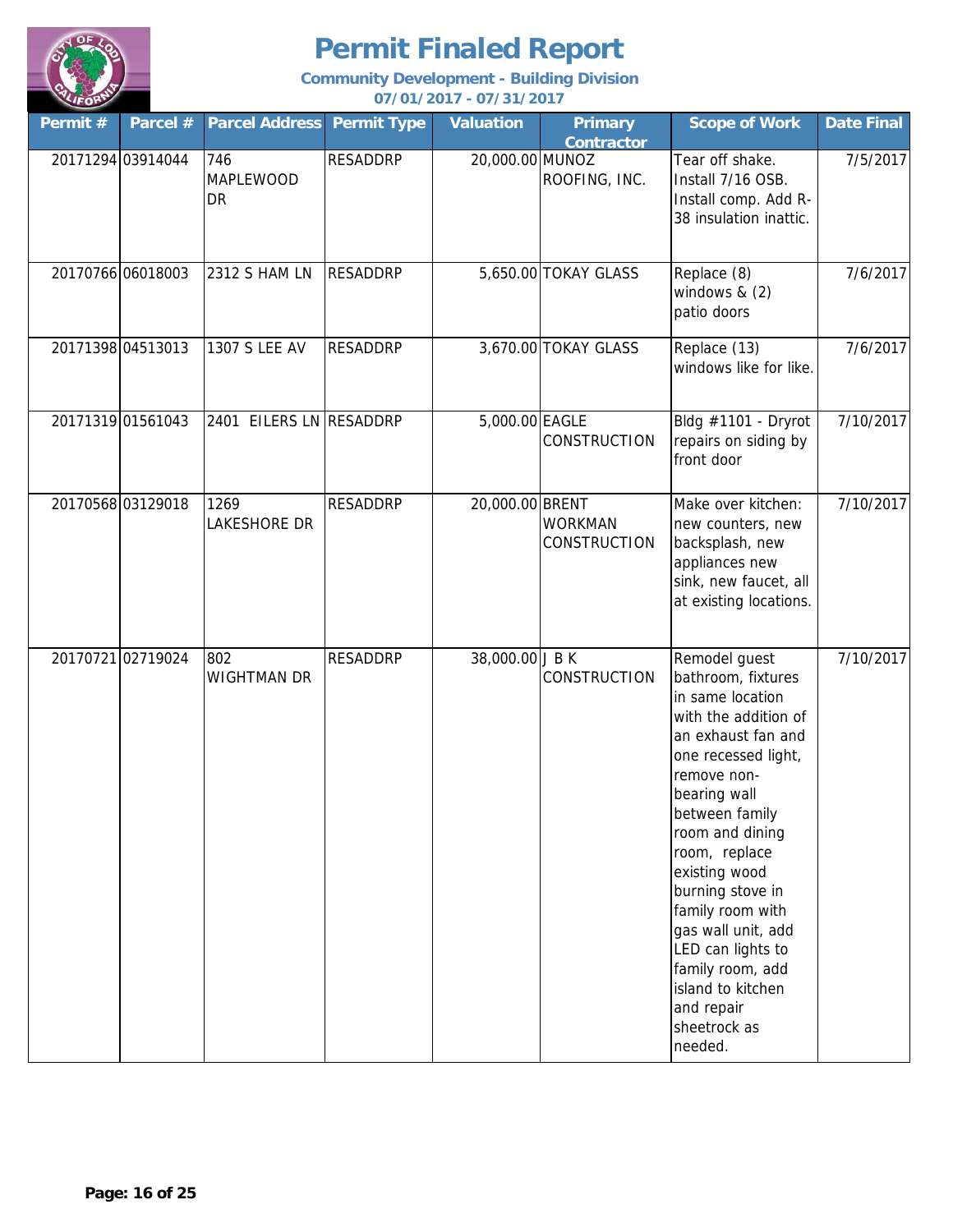

| Permit #          | Parcel #          | <b>Parcel Address</b>               | <b>Permit Type</b> | <b>Valuation</b> | <b>Primary</b><br><b>Contractor</b>                            | <b>Scope of Work</b>                                                                                                                                                                                                                | <b>Date Final</b> |
|-------------------|-------------------|-------------------------------------|--------------------|------------------|----------------------------------------------------------------|-------------------------------------------------------------------------------------------------------------------------------------------------------------------------------------------------------------------------------------|-------------------|
| 20160910 04507020 |                   | 740 S CHURCH<br><b>ST</b>           | <b>RESADDRP</b>    |                  | 150,000.00 INDERJIT S<br><b>TOOR</b><br>CONSTRUCTION,<br>INC.  | Fire restoration per<br>property evaluation<br>date 2-16-2016.<br>Demolish existing<br>house down to<br>foundation and<br>rebuild 2 bedroom<br>with attached<br>garage. Fire<br>sprinklers to be<br>issued on a<br>separate permit. | 7/11/2017         |
| 20162464 02919041 |                   | 69 GENIE WY                         | <b>RESADDRP</b>    |                  | 8,000.00 King of Heights                                       | Tear off 1 layer of<br>comp roof, reroof<br>with comp. Install<br>R-38 insulation in<br>attic.                                                                                                                                      | 7/11/2017         |
| 20170451 05814005 |                   | <b>1618 S LOWER</b><br>SACRAMENT RD | <b>RESADDRP</b>    |                  | 400.00 OWNER OF<br><b>RECORD</b>                               | Repair bathroom<br>subfloor. Remove<br>and replace toilet.<br>Per N & O dated<br>Feb 13, 2017                                                                                                                                       | 7/11/2017         |
| 20170479 05814005 |                   | <b>1618 S LOWER</b><br>SACRAMENT RD | <b>RESADDRP</b>    |                  | 400.00 OWNER OF<br><b>RECORD</b>                               | Per N & O dated<br>2/13/2017.<br>Repair water<br>damaged<br>insulation,<br>sheetrock in<br>bedroom 2 and<br>bathroom. Replace<br>damaged framing.                                                                                   | 7/11/2017         |
|                   | 20170880 04717031 | 201 E TOKAY ST RESADDRP             |                    |                  | 7,623.00 American<br>Windows Inc.                              | Replace (25)<br>windows like for like.                                                                                                                                                                                              | 7/11/2017         |
| 20171357 05826024 |                   | 1672<br>TIMBERLAKE CI               | <b>RESADDRP</b>    |                  | 17,000.00 DELTA BAY<br><b>BUILDERS &amp;</b><br><b>ROOFING</b> | Tear off shake.<br>Install 7/16 OSB.<br>Install R-38 in attic.<br>Install comp.                                                                                                                                                     | 7/11/2017         |
| 20171361 06010001 |                   | 2110<br><b>SCARBOROUGH</b><br>DR    | <b>RESADDRP</b>    |                  | 1,100.00 OWNER OF<br><b>RECORD</b>                             | Unit #26 - Tear out<br>tub & replace with<br>shower pan;<br>replace old shower<br>valve; install new<br>tile shower.                                                                                                                | 7/11/2017         |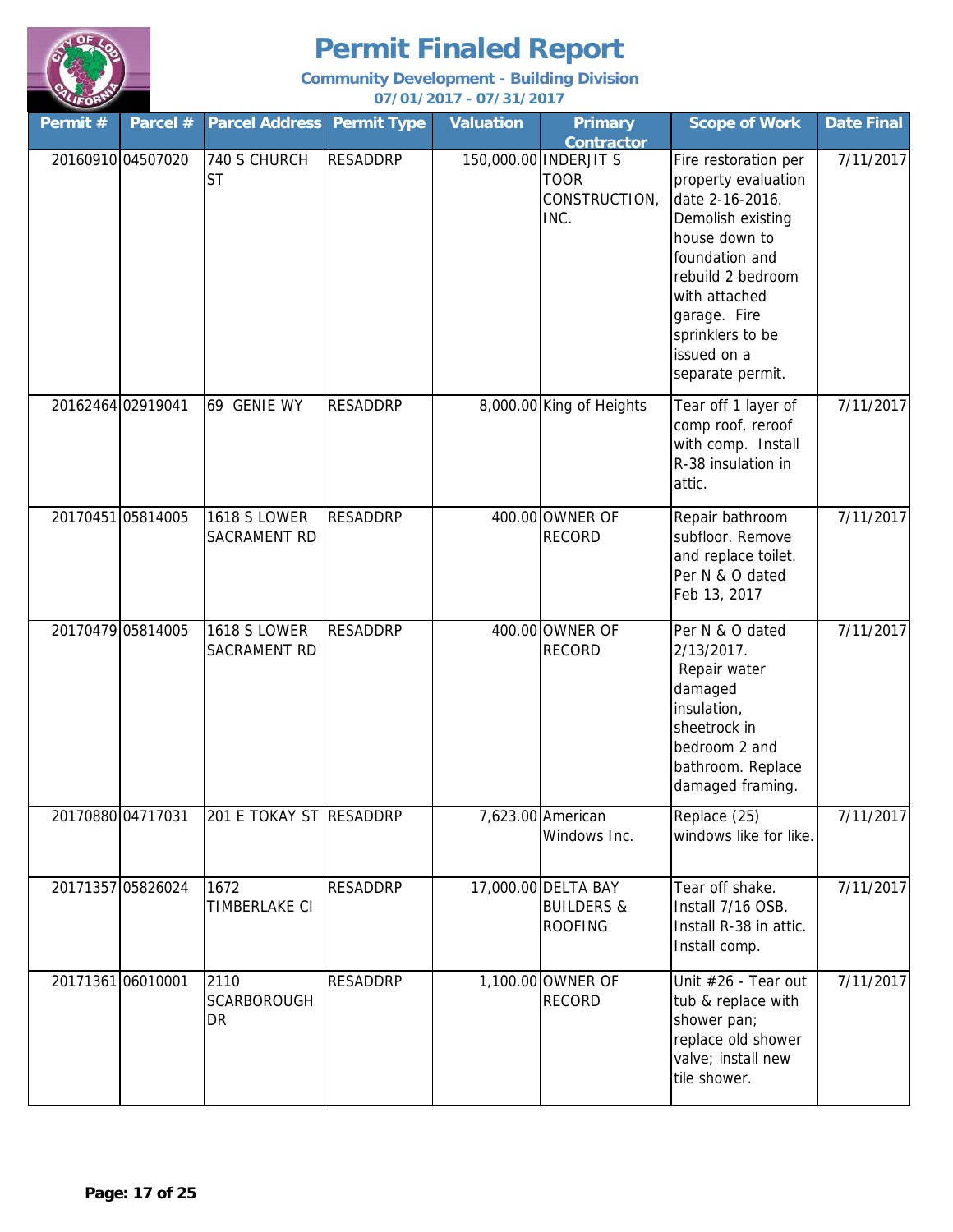

| Permit #          | Parcel #          | <b>Parcel Address</b>             | <b>Permit Type</b> | <b>Valuation</b> | <b>Primary</b><br><b>Contractor</b>                 | <b>Scope of Work</b>                                                                                                                                                                                                                  | <b>Date Final</b> |
|-------------------|-------------------|-----------------------------------|--------------------|------------------|-----------------------------------------------------|---------------------------------------------------------------------------------------------------------------------------------------------------------------------------------------------------------------------------------------|-------------------|
|                   | 20171430 03103035 | 1133 S MILLS AV RESADDRP          |                    |                  | 2,000.00 OWNER OF<br><b>RECORD</b>                  | Add new can<br>lighting in kitchen<br>and living room.<br>Add 2 new ceiling<br>fans in living room.                                                                                                                                   | 7/11/2017         |
|                   | 20171480 06204305 | 1443 S<br>SACRAMENTO<br><b>ST</b> | <b>RESADDRP</b>    |                  | 1,055.00 HIGHLANDS<br>DIVERSIFIED INC.              | Install R-38 Ceiling<br>Insulation.                                                                                                                                                                                                   | 7/11/2017         |
|                   | 20143261 06009008 | 1902<br><b>COLOMBARD CR</b>       | <b>RESADDRP</b>    |                  | 8,805.00 OWNER OF<br><b>RECORD</b>                  | New attached patio<br>cover - No electrical<br>235 sq. ft                                                                                                                                                                             | 7/11/2017         |
|                   | 20171355 02726024 | 2319 ST<br><b>ANTON DR</b>        | <b>RESADDRP</b>    | 25,000.00 A-L-S  | CONSTRUCTION<br><b>HOME REPAIR</b><br><b>INC</b>    | Tear off shake.<br>Install 7/16 OSB<br>with radiant<br>barrier., Install R-38<br>in attic. Install<br>comp.                                                                                                                           | 7/12/2017         |
|                   | 20171226 03911236 | 1819<br>EDGEWOOD DR               | <b>RESADDRP</b>    |                  | 17,990.00 DAVID W BRAZIL<br>ROOFING, INC            | Tear off comp.<br>Install comp. R-38<br>in attic                                                                                                                                                                                      | 7/12/2017         |
|                   | 20171258 02726039 | 1133 CHATEAU<br><b>CT</b>         | <b>RESADDRP</b>    |                  | 17,000.00 King of Heights                           | Tear off existing<br>shake. Install OSB<br>and R-38 insulation.<br>Install comp.                                                                                                                                                      | 7/12/2017         |
|                   | 20171071 03719013 | 145 S ROSE ST                     | <b>RESADDRP</b>    |                  | 20,000.00 MA LEONARD<br>CONSTRUCTION,<br><b>INC</b> | Kitchen remodel:<br>new stove and<br>hood, new under<br>cabinet LED<br>lighting, new<br>counter tops and<br>sink                                                                                                                      | 7/12/2017         |
| 20170733 04717031 |                   | 201 E TOKAY ST RESADDRP           |                    | 45,000.00 JSL    | CONSTRUCTION                                        | Remove all wiring,<br>install all new wire,<br>receptacles, repair<br>conduits at panel.<br>New switches,<br>GFCI's, kitchen<br>circuits, HVAC-2<br>zone, toilets, sinks,<br>install all new light<br>fixtures, front &<br>rear door. | 7/12/2017         |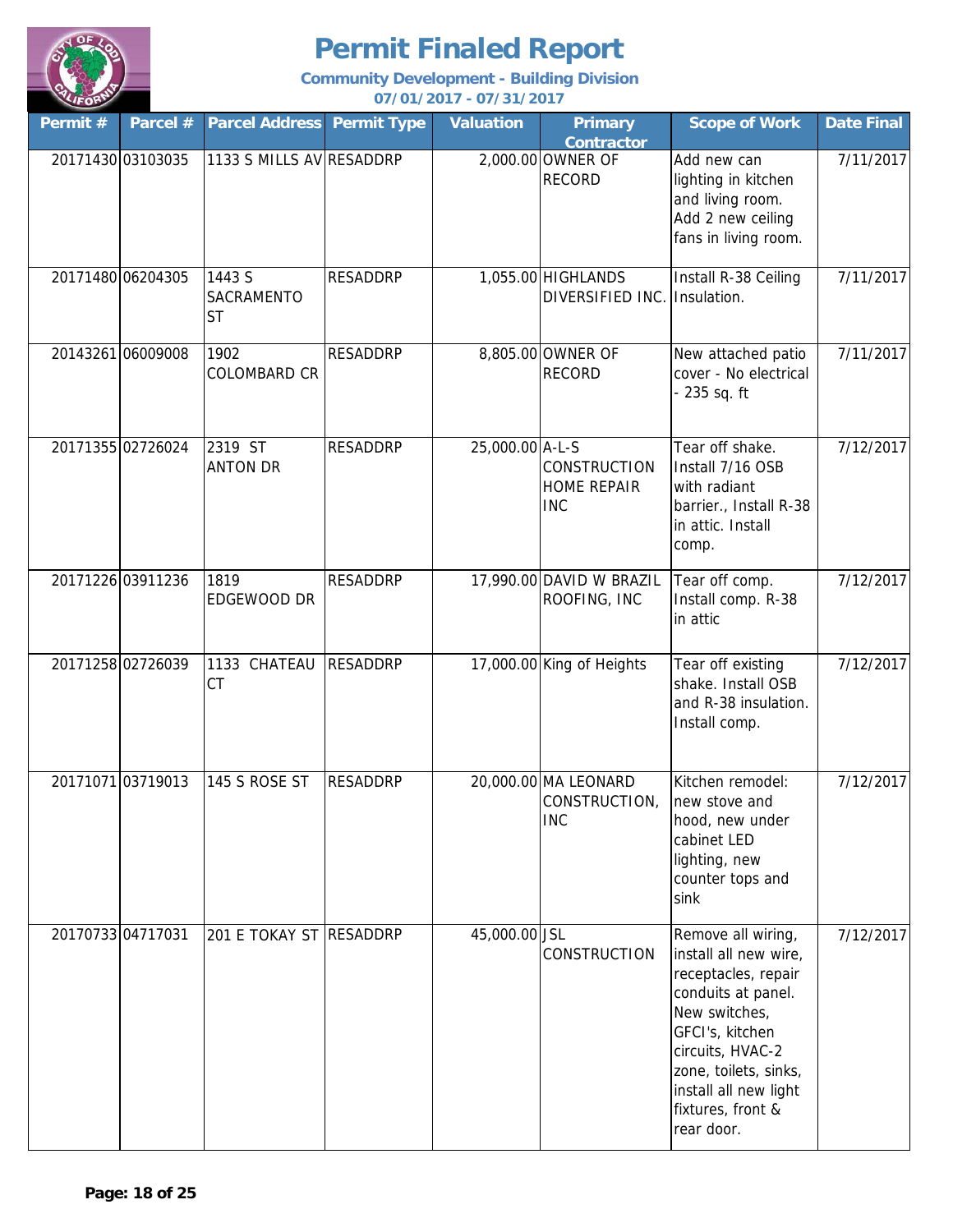

| Permit #          | Parcel #          | <b>Parcel Address</b>               | <b>Permit Type</b> | <b>Valuation</b> | <b>Primary</b><br><b>Contractor</b>    | <b>Scope of Work</b>                                                                                                                                                             | <b>Date Final</b> |
|-------------------|-------------------|-------------------------------------|--------------------|------------------|----------------------------------------|----------------------------------------------------------------------------------------------------------------------------------------------------------------------------------|-------------------|
|                   | 20161261 02719002 | 808 TILDEN DR RESADDRP              |                    |                  | 2,000.00 OWNER OF<br><b>RECORD</b>     | Remove non-<br>loadbearing wall<br>and install beam                                                                                                                              | 7/12/2017         |
|                   | 20162732 02719002 | 808 TILDEN DR RESADDRP              |                    |                  | 4,200.00 OWNER OF<br><b>RECORD</b>     | Add gasline for<br>cooktop & fireplace;<br>add outlet, fireplace<br>framing @ chase,<br>add window above<br>fireplace, replace<br>French doors,<br>repair dryrot @<br>southside. | 7/12/2017         |
| 20162389 06240018 |                   | 366 VALLEY AV                       | <b>RESADDRP</b>    |                  | 18,513.00 OWNER OF<br><b>RECORD</b>    | Add 189 sq ft<br>bedroom to rear of<br>house.                                                                                                                                    | 7/13/2017         |
| 20171043 04515039 |                   | 1330 S CHURCH RESADDRP<br><b>ST</b> |                    |                  | 2,300.00 OWNER OF<br><b>RECORD</b>     | Convert existing<br>laundry room into<br>bedroom, leaving<br>washer and dryer in<br>place.                                                                                       | 7/13/2017         |
| 20171477 03114016 |                   | <b>WINDSOR</b><br>617<br>DR         | <b>RESADDRP</b>    |                  | 1,042.00 HIGHLANDS<br>DIVERSIFIED INC. | <b>Install Ceiling</b><br><b>Insulation R-38</b>                                                                                                                                 | 7/13/2017         |
| 20171479 04308703 |                   | 218 N<br>WASHINGTON<br><b>ST</b>    | <b>RESADDRP</b>    |                  | 911.00 HIGHLANDS<br>DIVERSIFIED INC.   | Install R-38 Ceiling<br>Insulation                                                                                                                                               | 7/13/2017         |
| 20171469 02720003 |                   | <b>KRAMER</b><br>851<br><b>DR</b>   | <b>RESADDRP</b>    |                  | 4,242.00 TOKAY GLASS                   | Retrofit windows<br>$(8)$ windows $(1)$<br>slider. Like for like.,                                                                                                               | 7/14/2017         |
|                   | 20162766 04730042 | 929 S<br><b>GARFIELD ST</b>         | RESADDRP           |                  | 720.00 HIGHLANDS<br>DIVERSIFIED INC.   | Install R-38 ceiling<br>insulation                                                                                                                                               | 7/17/2017         |
|                   | 20170414 03918132 | 836 BEL AIR CT RESADDRP             |                    |                  | 1,300.00 HIGHLANDS<br>DIVERSIFIED INC. | Ceiling insulation R-<br>38                                                                                                                                                      | 7/17/2017         |
| 20171041 04726006 |                   | 315 E ACACIA<br><b>ST</b>           | <b>RESADDRP</b>    |                  | 500.00 OWNER OF<br><b>RECORD</b>       | Located at 310<br>Cypress St Unit A.<br>Replace (5)<br>Windows like for<br>like. Work started<br>without permit.                                                                 | 7/18/2017         |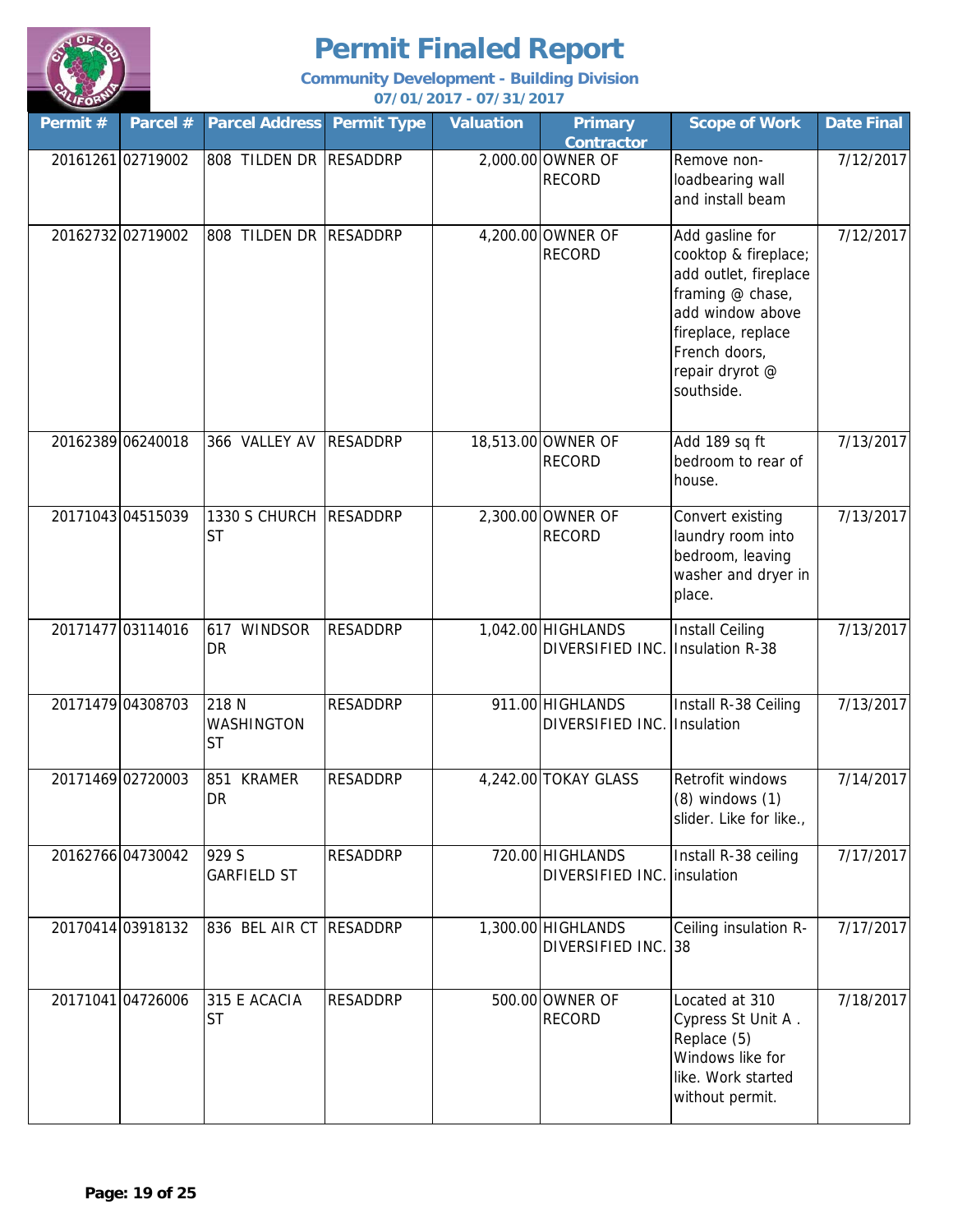

| Permit #          | Parcel # | <b>Parcel Address</b>       | <b>Permit Type</b> | <b>Valuation</b> | <b>Primary</b><br><b>Contractor</b>      | <b>Scope of Work</b>                                                                                                                                                                                   | <b>Date Final</b> |
|-------------------|----------|-----------------------------|--------------------|------------------|------------------------------------------|--------------------------------------------------------------------------------------------------------------------------------------------------------------------------------------------------------|-------------------|
| 20171320 03313004 |          | 623 S ORANGE<br>AV          | <b>RESADDRP</b>    | 6,500.00 GARY A  | <b>EDWARDS</b>                           | Install new shower<br>valve, new shower<br>pan & new toilet.                                                                                                                                           | 7/18/2017         |
| 20171345 03706034 |          | 217 S ORANGE<br>AV          | <b>RESADDRP</b>    |                  | 21,334.00 DAVID W BRAZIL<br>ROOFING, INC | Tear off 1 layer of<br>comp, install comp<br>over existing<br>sheathing. Also R-<br>38 attic insulation.                                                                                               | 7/19/2017         |
| 20171095 04714039 |          | 323 E VINE ST               | <b>RESADDRP</b>    |                  | 6,900.00 OWNER OF<br><b>RECORD</b>       | Kitchen remodel,<br>two bathroom<br>remodels,<br>plumbing, new<br>laminate & tile<br>floor, replace (3)<br>exterior doors,<br>replace broken<br>glass in windows.<br>(Work started<br>without permit.) | 7/19/2017         |
| 20171522 03717012 |          | 106 S ORANGE<br>AV          | <b>RESADDRP</b>    |                  | 19,000.00 R&R ROOFING                    | Tear off 1 layer of<br>comp, reroof with<br>comp.Cool Roof<br>Exception: R-38 in<br>attic                                                                                                              | 7/19/2017         |
| 20171530 06009008 |          | 1902<br><b>COLOMBARD CR</b> | <b>RESADDRP</b>    |                  | 500.00 OWNER OF<br><b>RECORD</b>         | Stucco existing<br>chimney                                                                                                                                                                             | 7/20/2017         |
| 20161819 04512216 |          | 1224 S<br>PLEASANT AV       | <b>RESADDRP</b>    |                  | 40,355.00 OWNER OF<br><b>RECORD</b>      | Master bath<br>addition - 193 sf                                                                                                                                                                       | 7/24/2017         |
| 20171211 05846025 |          | 1622<br><b>REMINGTON WY</b> | <b>RESADDRP</b>    |                  | 500.00 MANDAL<br>CONSTRUCTION<br>INC.    | Replacement back<br>door like for like                                                                                                                                                                 | 7/24/2017         |
| 20171489 03323025 |          | 610 S<br><b>HAMPTON DR</b>  | <b>RESADDRP</b>    | 5,000.00 GARY A  | <b>EDWARDS</b>                           | Bathroom remodel;<br>Install shower valve<br>, hardie backer and<br>paint.                                                                                                                             | 7/24/2017         |
| 20171367 03919003 |          | 631 N<br><b>CRESCENT AV</b> | <b>RESADDRP</b>    |                  | 1,800.00 OWNER OF<br><b>RECORD</b>       | Tear off 2 layer of<br>comp and install<br>comp over existing<br>sheeting. R-38<br>insulation installed                                                                                                | 7/25/2017         |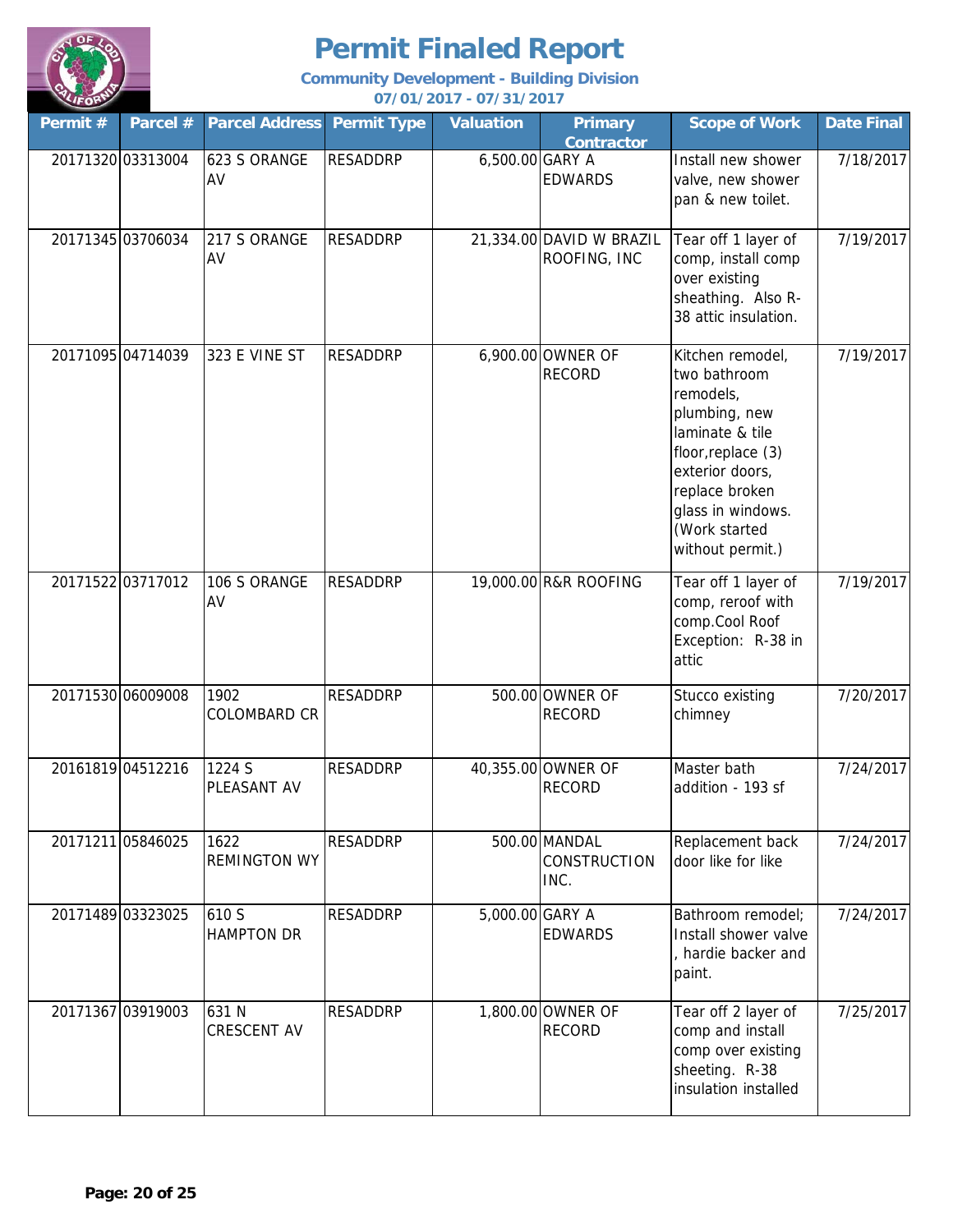

| Permit #          | Parcel # | <b>Parcel Address</b>             | <b>Permit Type</b> | <b>Valuation</b> | <b>Primary</b><br><b>Contractor</b>      | <b>Scope of Work</b>                                                                                                                                                                                   | <b>Date Final</b> |
|-------------------|----------|-----------------------------------|--------------------|------------------|------------------------------------------|--------------------------------------------------------------------------------------------------------------------------------------------------------------------------------------------------------|-------------------|
| 20162165 03936401 |          | 620 N<br><b>CALIFORNIA ST</b>     | <b>RESADDRP</b>    |                  | 25,029.00 OWNER OF<br><b>RECORD</b>      | Upgrade electric<br>panel from 100<br>amp to 200 amp<br>same location.<br>Install roof/awning<br>over existing deck<br>to provide shade.                                                               | 7/25/2017         |
| 20171587 03103035 |          | 1133 S MILLS AV RESADDRP          |                    |                  | 2,100.00 OWNER OF<br><b>RECORD</b>       | Install structural<br>beam                                                                                                                                                                             | 7/27/2017         |
| 20171552 03314326 |          | DIANNA DR RESADDRP<br>921         |                    |                  | 9,625.00 Came's Roofing<br><b>Inc</b>    | Tear off comp.<br>Install comp.<br>Existing radiant<br>barrier sheathing                                                                                                                               | 7/27/2017         |
| 20171524 02709009 |          | 2361<br>CABRILLO CI               | <b>RESADDRP</b>    |                  | 46,031.00 DAVID W BRAZIL<br>ROOFING, INC | Tear off wood<br>shake roof, install<br>OSB & comp, also R-<br>38 insulation in<br>attic. Flat roof area<br>will be torch down.                                                                        | 7/27/2017         |
| 20171414 04511015 |          | <b>1107 S LEE AV</b>              | <b>RESADDRP</b>    |                  | 3,000.00 OWNER OF<br><b>RECORD</b>       | Remove wall<br>between bedroom<br>and living room and<br>install pony wall.<br>Add wall to family<br>room to convert to<br>a bedroom.<br>Remove and<br>relocate electrical<br>switches and<br>outlets. | 7/31/2017         |
| 20163053 05867008 |          | <b>MERTON</b><br>161<br><b>WY</b> | <b>SFDDTACH</b>    |                  | 204,828.00 FCB HOMES                     | New Single Family<br>Dwelling 4<br>bedroom, 2369 sq<br>ft MP3C                                                                                                                                         | 7/10/2017         |
| 20163033 05867010 |          | 149 MERTON<br><b>WY</b>           | SFDDTACH           |                  | 204,828.00 FCB HOMES                     | New Single Family<br>Dwelling 3 bedroom<br>2369 sq ft MP3C                                                                                                                                             | 7/11/2017         |
| 20163032 05867009 |          | 155 MERTON<br><b>WY</b>           | SFDDTACH           |                  | 186,220.00 FCB HOMES                     | New Single Family<br>Dwelling 3<br>bedroom, 2192 sq<br>ft. MP1A                                                                                                                                        | 7/12/2017         |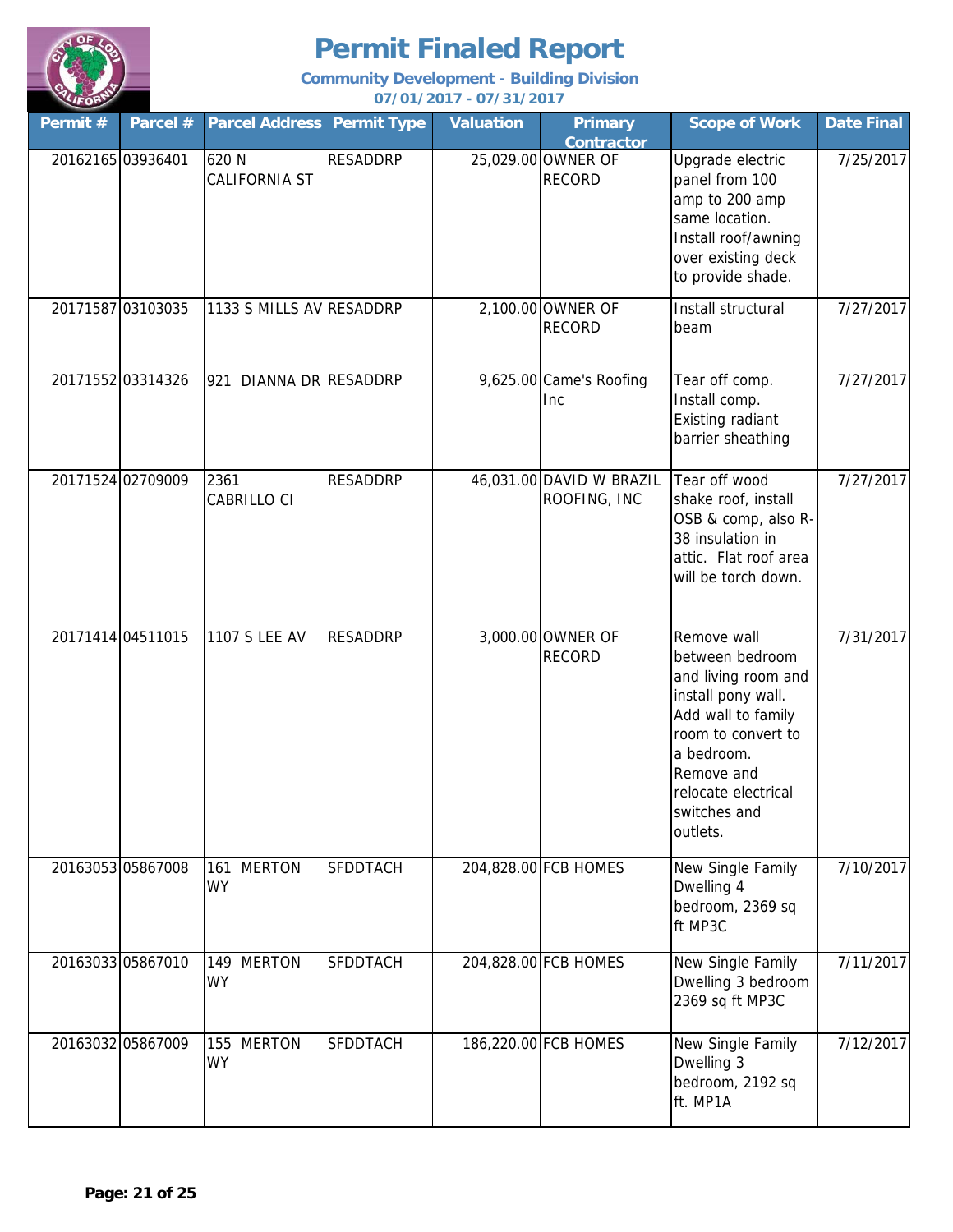

| Permit # | Parcel #          | <b>Parcel Address</b>                   | <b>Permit Type</b> | <b>Valuation</b> | <b>Primary</b><br><b>Contractor</b>          | <b>Scope of Work</b>                                                                                         | <b>Date Final</b> |
|----------|-------------------|-----------------------------------------|--------------------|------------------|----------------------------------------------|--------------------------------------------------------------------------------------------------------------|-------------------|
|          | 20161479 02956052 | 3035<br><b>ARTISTRY ST</b>              | <b>SFDDTACH</b>    |                  | 326,997.00 FRONTIER LAND<br><b>COMPANIES</b> | New Single Family<br>Dwelling MP205B 3<br>bedroom 3791 sq<br>ft. Fire Sprinklers<br>on a separate<br>permit. | 7/12/2017         |
|          | 20163036 05867011 | 143 MERTON<br><b>WY</b>                 | <b>SFDDTACH</b>    |                  | 202,934.00 FCB HOMES                         | New Single Family<br>Dwelling 3 bedroom<br>2354 sq ft MP2C                                                   | 7/14/2017         |
|          | 20163038 05867031 | 154 MERTON<br><b>WY</b>                 | <b>SFDDTACH</b>    |                  | 202,935.00 FCB HOMES                         | New Single Family<br>Dwelling 3 bedroom<br>2354 sq ft MP2A                                                   | 7/17/2017         |
|          | 20162835 02954034 | 2784<br><b>AMBROSIA ST</b>              | <b>SFDDTACH</b>    |                  | 255,068.00 FCB HOMES                         | New Single Family<br>Dwelling 4 bedroom<br>2906 sq ft MP101A                                                 | 7/18/2017         |
|          | 20162831 02956058 | 3028<br><b>CELEBRATION</b><br><b>DR</b> | <b>SFDDTACH</b>    |                  | 234,461.00 FCB HOMES                         | New Single Family<br>Dwelling 3 bedroom<br>2695 sq ft MP203D                                                 | 7/20/2017         |
|          | 20150064 02954002 | 192 Cottage<br>Lane                     | <b>SFDDTACH</b>    |                  | 316,360.00 FRONTIER LAND<br><b>COMPANIES</b> | New SFD - 3<br>bedrooms - Master<br>Plan 103A                                                                | 7/20/2017         |
|          | 20162655 02953020 | 179 JUBILEE LN SFDDTACH                 |                    |                  | 255,068.00 FCB HOMES                         | New Single Family<br>Dwelling 4 bedroom<br>2906 sq ft MP101B<br>Fire Sprinklers on a<br>separate permit.     | 7/25/2017         |
|          | 20162839 02954035 | 2776<br><b>AMBROSIA ST</b>              | SFDDTACH           |                  | 313,741.00 FCB HOMES                         | New Single Family<br>Dwelling 4 bedroom<br>3731 sq ft MP103C                                                 | 7/26/2017         |
|          | 20162666 02954040 | 204 COTTAGE<br>LN                       | <b>SFDDTACH</b>    |                  | 342,562.00 FCB HOMES                         | New Single Family<br>Dwelling 4 bedroom<br>3798 sq ft MP205C<br>Fire Sprinklers on a<br>separate permit      | 7/31/2017         |
|          | 20161355 04312118 | 19 S CENTRAL<br>AV                      | <b>SFDMANUF</b>    |                  | $5,000.00$ A M STEPHENS<br>CONSTRUCTION      | Relocatable<br>classroom at Joe<br>Serna Charter<br>School                                                   | 7/27/2017         |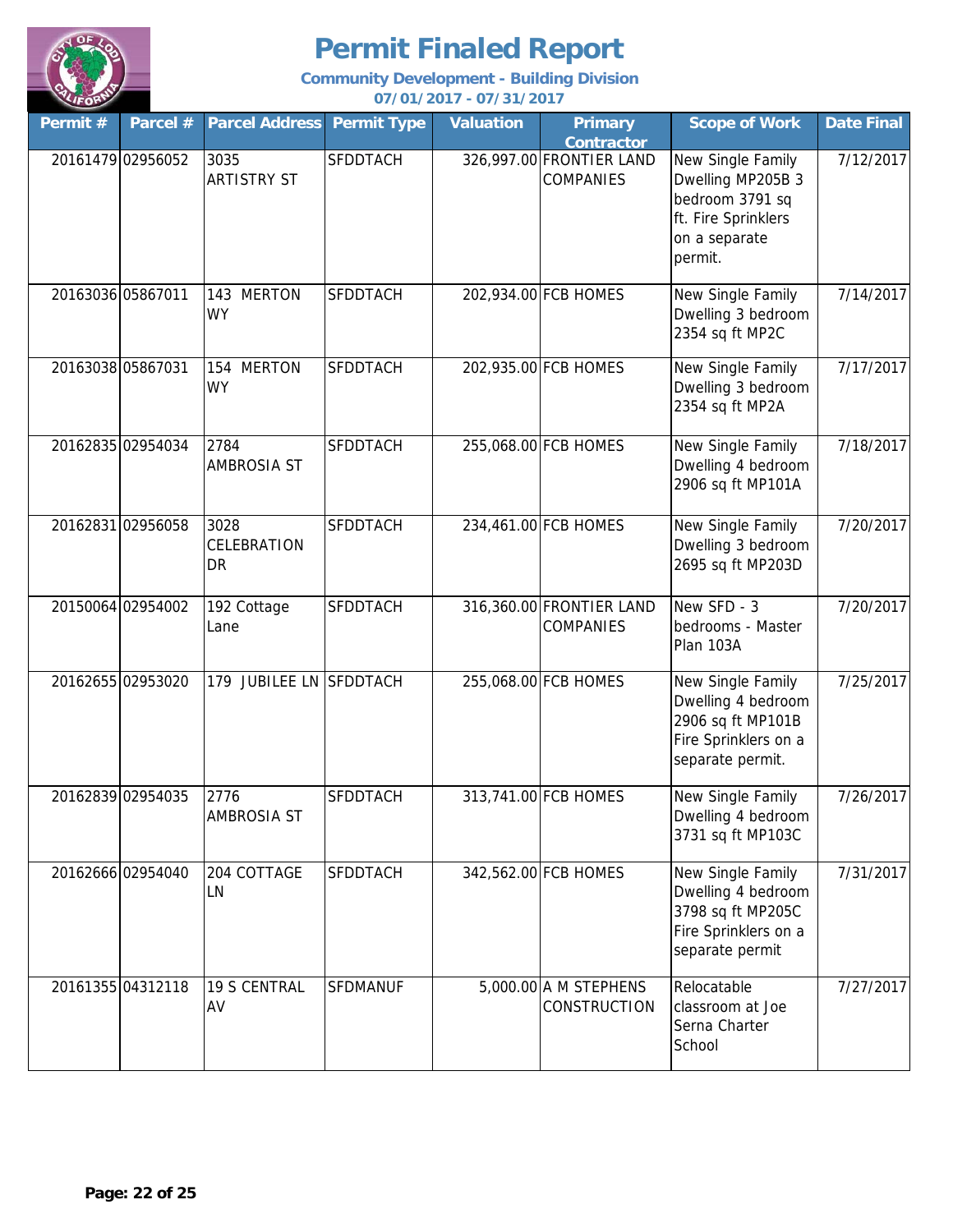

| Permit #          | Parcel #          | <b>Parcel Address</b>         | <b>Permit Type</b> | <b>Valuation</b> | <b>Primary</b><br><b>Contractor</b>                 | <b>Scope of Work</b>                                                                                                                                                                                                                         | <b>Date Final</b> |
|-------------------|-------------------|-------------------------------|--------------------|------------------|-----------------------------------------------------|----------------------------------------------------------------------------------------------------------------------------------------------------------------------------------------------------------------------------------------------|-------------------|
| 20170313 06004013 |                   | 514 W<br><b>KETTLEMAN LN</b>  | <b>SIGN</b>        |                  | 30,870.00 SUPERIOR<br>ELECTRICAL ADV                | Suite "A"<br>"Starbucks" Install<br>new exterior signs.<br>(3) illuminated wall<br>signs, $(2)$<br>directionals (2)<br>menu boards (1)<br>clearance pole.                                                                                    | 7/5/2017          |
| 20152151 03511011 |                   | 101 S HAM LN                  | <b>SIGN</b>        | 15,000.00 ALPHA  | ARCHITECTURAL<br>SIGNS &<br>LIGHTING INC.           | "Zion Lutheran<br>Church" Install (1)<br>illuminated optic<br>message center on<br>existing monument<br>sign                                                                                                                                 | 7/10/2017         |
| 20161066 06251001 |                   | 1411 S<br><b>STOCKTON ST</b>  | <b>SIGN</b>        |                  | 9,000.00 ICON IDENTITY<br>SOLUTIONS, INC.           | "Pet Supplies Plus"<br>Install (2)<br>illuminated wall<br>signs & re-face (1)                                                                                                                                                                | 7/10/2017         |
| 20160815 05803012 |                   | 1601 LOWER<br>SACRAMENT RD    | <b>SIGN</b>        |                  | 8,000.00 Johnson United<br>Inc, dba United<br>Signs | "Super WalMart" -<br>Install 3 electric<br>wall signs and 6<br>non-electric wall<br>signs on the new<br>building. (There<br>will also be<br>monument sign<br>panels placed after<br>monument signs<br>are constructed on<br>separate permit) | 7/12/2017         |
|                   | 20171395 06004014 | 730W<br><b>KETTLEMAN LN</b>   | <b>SIGN</b>        |                  | 200.00 AA SIGN IMAGE<br><b>INC</b>                  | "Legendary Barber<br>Shop" Install (1)<br>illuminated channel<br>letter "L".                                                                                                                                                                 | 7/14/2017         |
| 20171262 04925055 |                   | 1111 E<br><b>KETTLEMAN LN</b> | <b>SIGN</b>        |                  | 8,193.00 VIKING SIGN<br><b>INSTALLATIONS</b>        | Signs-"7-Eleven"<br>Install (1) cabinet<br>sign on front<br>elevation. Replace<br>faces for (2) wall<br>signs, $(2)$<br>monuments & (1)<br>pole sign.                                                                                        | 7/19/2017         |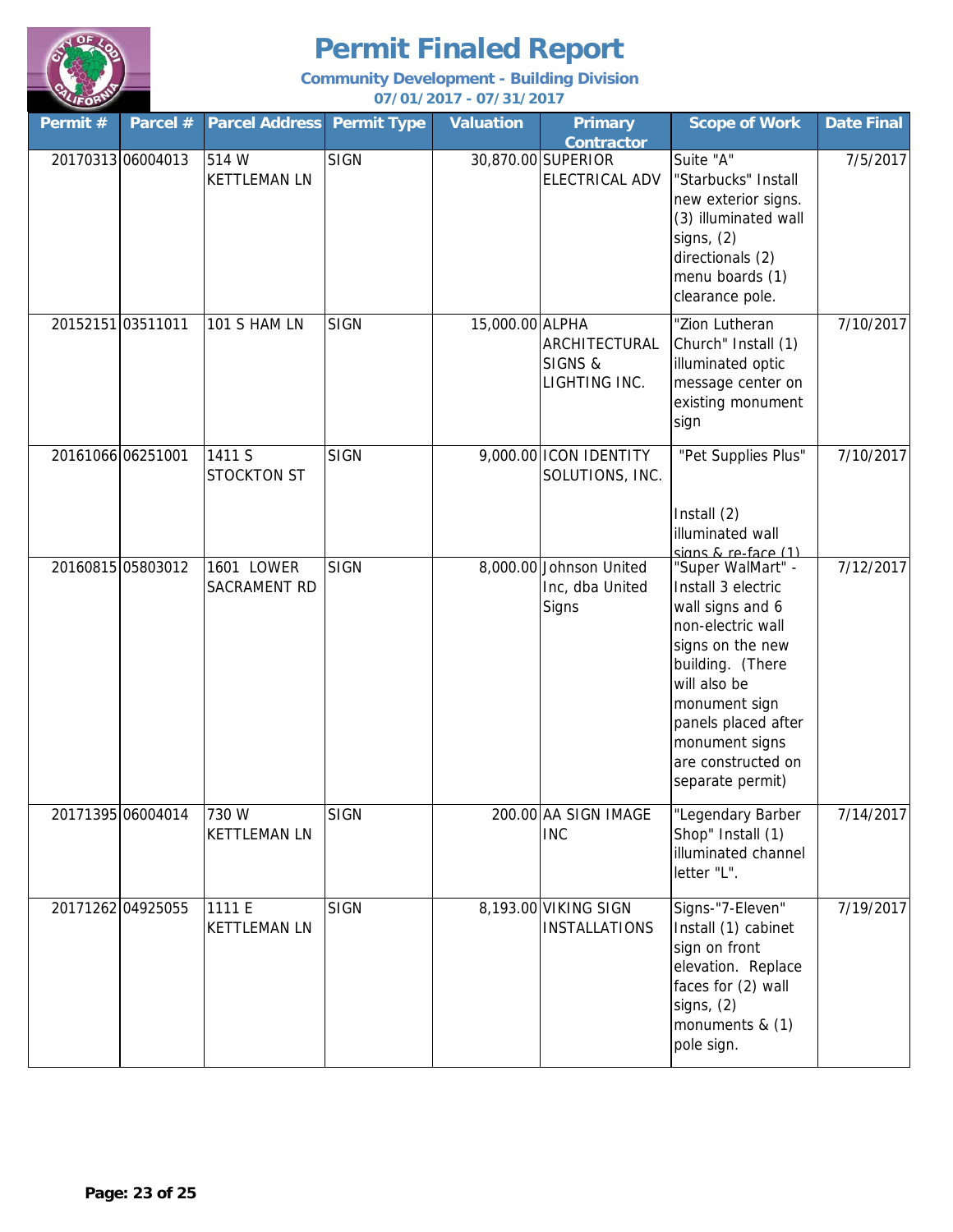

| Permit #          | Parcel #          | <b>Parcel Address</b>                                     | <b>Permit Type</b> | <b>Valuation</b>   | <b>Primary</b><br><b>Contractor</b>                             | <b>Scope of Work</b>                                                                                                                 | <b>Date Final</b> |
|-------------------|-------------------|-----------------------------------------------------------|--------------------|--------------------|-----------------------------------------------------------------|--------------------------------------------------------------------------------------------------------------------------------------|-------------------|
|                   | 20160082 04303520 | 19 W PINE ST                                              | <b>SIGN</b>        |                    | 3,000.00 DISCOUNT SIGNS                                         | Install (1)<br>illuminated wall<br>sign for H&R Block<br>(Installed without<br>permit)                                               | 7/25/2017         |
| 20162798 05865004 |                   | 2951<br><b>REYNOLDS</b><br><b>RANCH</b><br><b>PARKWAY</b> | <b>SITEPREP</b>    |                    | 60,000.00 OWNER OF<br><b>RECORD</b>                             | "Rubicon" Site<br>rough grading only.<br>No utilities or other<br>improvements on<br>this permit.                                    | 7/12/2017         |
| 20163045 05865025 |                   | 2923 Reynold<br>Ranch Pkwy                                | <b>SITEPREP</b>    | 128,465.00 KATERRA | <b>CONSTRUCTION</b><br>LLC                                      | Reynolds Ranch<br>Senior Living -<br>Rough Grade Only -<br>NO UTILITIES OR<br><b>OTHER</b><br><b>IMPROVEMENTS</b><br>ON THIS PERMIT. | 7/27/2017         |
| 20170825 02719014 |                   | 831 TILDEN DR                                             | <b>SWIMPOOL</b>    |                    | 35,000.00 JOSHUA CATON<br><b>EXTREME POOL</b><br>AND SPA        | Install New in<br>ground heated<br>swimming pool.                                                                                    | 7/13/2017         |
| 20170827 05833049 |                   | 1723 AMBER<br><b>LEAF WY</b>                              | SWIMPOOL           |                    | 60,000.00 JOSHUA CATON<br><b>EXTREME POOL</b><br><b>AND SPA</b> | Install new<br>swimming pool and<br>spa                                                                                              | 7/13/2017         |
|                   | 20170024 02950018 | 2646<br>PARADISE DR                                       | SWIMPOOL           |                    | 43,150.00 BURKETT'S POOL<br>PLASTERING INC.                     | Remodel existing<br>pool. add new<br>heated spa and<br>light. Replace<br>concrete and tile                                           | 7/18/2017         |
| 20170761 02953004 |                   | 2561<br><b>BUTTERCUP DR</b>                               | SWIMPOOL           |                    | 20,160.00 Delta Pools                                           | Installation of in-<br>ground gunite<br>swimming pool                                                                                | 7/24/2017         |
|                   | 20170508 02955012 | 3081<br>LOMBARD ST                                        | SWIMPOOL           |                    | 30,000.00 Delta Pools                                           | Install 136 sq ft in<br>ground gunite<br>heated pool and spa                                                                         | 7/24/2017         |
| 20170818 01555015 |                   | <b>BRISTOL</b><br>2823<br>LN                              | <b>SWIMPOOL</b>    |                    | 30,000.00 Delta Pools                                           | Install in ground<br>gunite swimming<br>pool with (4) 4'x12'<br>thermal solar<br>panels.                                             | 7/24/2017         |
| 20170775 03317313 |                   | 613 W TOKAY<br><b>ST</b>                                  | <b>SWIMPOOL</b>    | 37,000.00 BUD'S    | CONCRETE, INC.<br>DBA AQUOS<br><b>POOLS</b>                     | In-ground gunite<br>swimming pool                                                                                                    | 7/26/2017         |